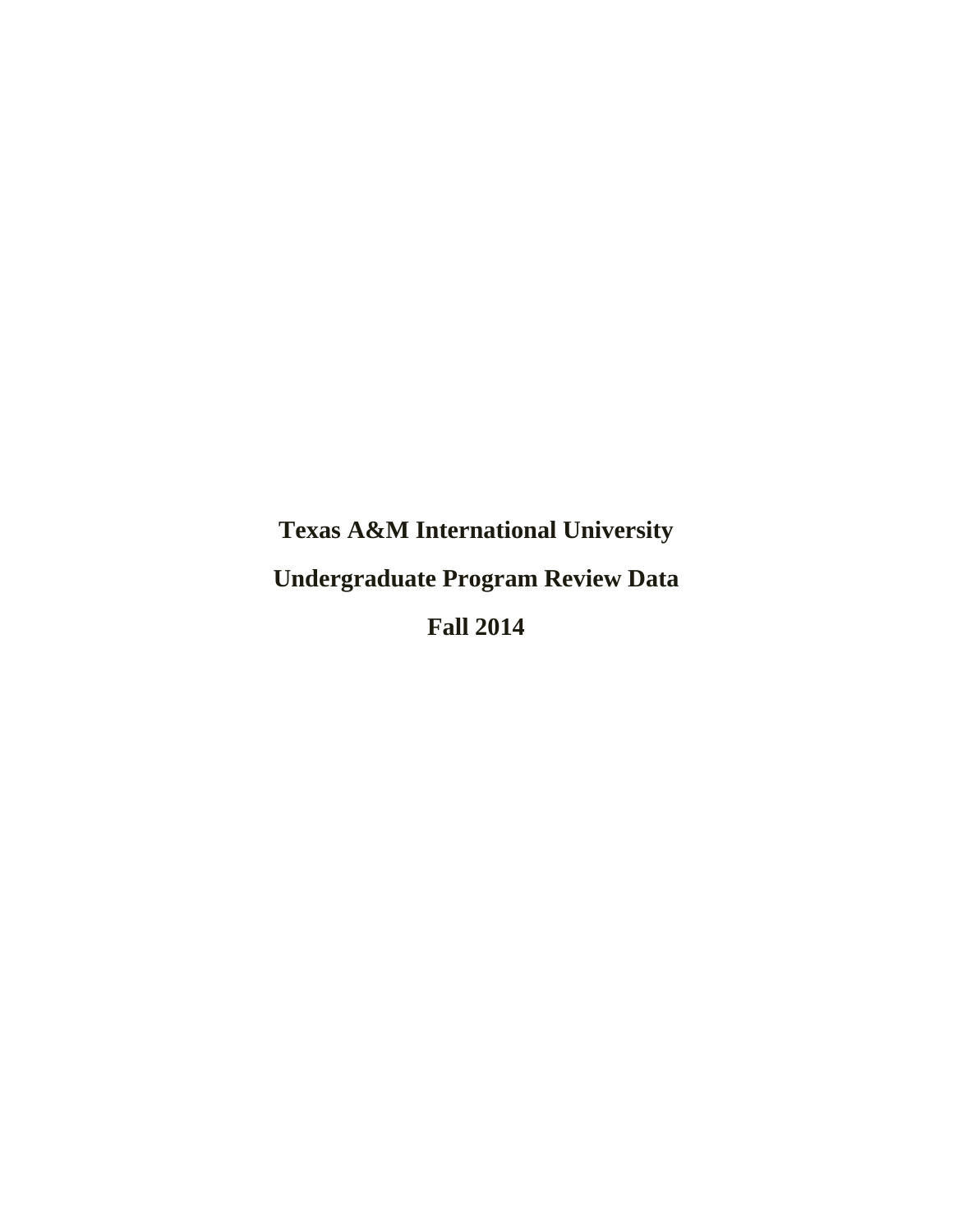### **Texas A & M International University Undergraduate Enrollment By College, Degree and Major Fall 2011 and Fall 2012**

|                                   |                            |                                                                                               |           |                |                          |                  |                    |                        | <b>Semester</b> |                          |                       |                  |                    |                        |
|-----------------------------------|----------------------------|-----------------------------------------------------------------------------------------------|-----------|----------------|--------------------------|------------------|--------------------|------------------------|-----------------|--------------------------|-----------------------|------------------|--------------------|------------------------|
|                                   |                            |                                                                                               |           |                |                          | <b>Fall 2011</b> |                    |                        |                 |                          |                       | <b>Fall 2012</b> |                    |                        |
| College                           | <b>Degree</b>              | Major                                                                                         | UG<br>Cnt | Full           | Part<br><b>Time</b> Time | <b>SCH</b>       | %FT                | <b>FTE</b><br>[SCH/15] | UG<br>Cnt       | <b>Full Part</b><br>Time | Time                  | <b>SCH</b>       | $\% FT$            | <b>FTE</b><br>[SCH/15] |
| $\overline{\mathbf{A}}\mathbf{S}$ | <b>BA</b>                  | Art                                                                                           | 84        | 69             | 15                       | 1003             | 82.14              | 66.87                  | 93              | 68                       | 25                    | 1065             | 73.12              | 71.00                  |
|                                   |                            | Art - All Level Cert                                                                          | 17        | $\overline{7}$ | 10                       | 156              | 41.18              | 10.40                  | 12              | 8                        | $\overline{4}$        | 129              | 66.67              | 8.60                   |
|                                   |                            | <b>Biology</b>                                                                                | 142       | 114            | 28                       | 1818             | 80.28              | 121.20                 | 94              | 73                       | 21                    | 1211             | 77.66              | 80.73                  |
|                                   |                            | <b>Biology - Secondary Cert</b>                                                               | 10        | 8              | $\overline{c}$           | 128              | 80.00              | 8.53                   | 5               | $\overline{c}$           | 3                     | 47               | 40.00              | 3.13                   |
|                                   |                            | Communication                                                                                 | 124       | 97             | 27                       | 1514             | 78.23              | 100.93                 | 133             | 104                      | 29                    | 1607             | 78.20              | 107.13                 |
|                                   |                            | English                                                                                       | 67        | 51             | 16                       | 798              | 76.12              | 53.20                  | 89              | 64                       | 25                    | 1046             | 71.91              | 69.73                  |
|                                   |                            | <b>English - Secondary Cert</b>                                                               | 40        | 28             | 12                       | 454              | 70.00              | 30.27                  | 40              | 27                       | 13                    | 444              | 67.50              | 29.60                  |
|                                   |                            | <b>History</b>                                                                                | 65        | 46             | 19                       | 740              | 70.77              | 49.33                  | 69              | 50                       | 19                    | 800              | 72.46              | 53.33                  |
|                                   |                            | <b>History - Secondary Cert</b>                                                               | 19        | 19             | $\overline{0}$           | 255              | 100.00             | 17.00                  | 18              | 14                       | 4                     | 210              | 77.78              | 14.00                  |
|                                   |                            | <b>Mathematics</b>                                                                            | 29        | 24             | 5                        | 371              | 82.76              | 24.73                  | 24              | 22                       | $\overline{2}$        | 305              | 91.67              | 20.33                  |
|                                   |                            | <b>Mathematics - Secondary Cert</b>                                                           | 61        | 44             | 17                       | 713              | 72.13              | 47.53                  | 38              | 22                       | 16                    | 417              | 57.89              | 27.80                  |
|                                   |                            | Music                                                                                         | 13        |                | 6                        | 134              | 53.85              | 8.93                   | 13              | 11                       | $\overline{2}$        | 161              | 84.62              | 10.73                  |
|                                   |                            | <b>Physical Science</b>                                                                       | 9         | 8              |                          | 117              | 88.89              | 7.80                   | 10              | 9                        |                       | 127              | 90.00              | 8.47                   |
|                                   |                            | <b>Political Science</b>                                                                      | 90        | 76             | 14                       | 1144             | 84.44              | 76.27                  | 105             | 91                       | 14                    | 1384             | 86.67              | 92.27                  |
|                                   |                            | <b>Psychology</b>                                                                             | 363       | 284            | 79                       | 4380             | 78.24              | 292.00                 | 438             | 358                      | 80                    | 5448             | 81.74              | 363.20                 |
|                                   |                            | Sociology                                                                                     | 50        | 30             | 20                       | 558              | 60.00              | 37.20                  | 58              | 37                       | 21                    | 652              | 63.79              | 43.47                  |
|                                   |                            | Spanish                                                                                       | 35        | 21             | 14                       | 372              | 60.00              | 24.80                  | 53              | 35                       | 18                    | 581              | 66.04              | 38.73                  |
|                                   |                            | Spanish - Secondary Cert                                                                      | 35        | 22             | 13                       | 378              | 62.86              | 25.20                  | 27              | 13                       | 14                    | 277              | 48.15              | 18.47                  |
|                                   |                            | <b>Undeclared</b>                                                                             | 1072      | 69             | 1003                     | 4964             | 6.44               | 330.93                 | 1264            | 78                       | 1186                  | 5546             | 6.17               | 369.73                 |
|                                   | <b>BAAS</b>                | Composite                                                                                     | 38        | 12             | 26                       | 342              | 31.58              | 22.80                  | 26              | 9                        | 17                    | 219              | 34.62              | 14.60                  |
|                                   | BM                         | <b>Music</b>                                                                                  | 15        | 10             | 5                        | 166              | 66.67              | 11.07                  | 14              | 10                       | $\overline{4}$        | 157              | 71.43              | 10.47                  |
|                                   |                            | <b>Music - All Level Cert</b>                                                                 | 43        | 38             | 5                        | 579              | 88.37              | 38.60                  | 45              | 35                       | 10                    | 536              | 77.78              | 35.73                  |
|                                   | <b>BS</b>                  | <b>Biology</b>                                                                                | 295       | 264            | 31                       | 3967             | 89.49              | 264.47                 | 362             | 326                      | 36                    | 4830             | 90.06              | 322.00                 |
|                                   |                            | Chemistry                                                                                     | 39        | 32             | $\overline{7}$           | 476              | 82.05              | 31.73                  | 42              | 32                       | 10                    | 506              | 76.19              | 33.73                  |
|                                   |                            | <b>Environmental Science</b>                                                                  | 19        | 15             | $\overline{A}$           | 232              | 78.95              | 15.47                  | 9               | 9                        | $\mathbf{0}$          | 116              | 100.00             | 7.73                   |
|                                   |                            | Mathematics                                                                                   | 10        | 6              |                          | 118              | 60.00              | 7.87                   | 13              | 10                       | 3                     | 169              | 76.92              | 11.27                  |
|                                   |                            | Pre-Engineering                                                                               | 114       | 102            | 12                       | 1498             | 89.47              | 99.87                  | 151             | 141                      | 10                    | 2013             | 93.38              | 134.20                 |
|                                   |                            | Science                                                                                       |           |                | $\overline{0}$           | 16               | 100.00             | 1.07                   |                 |                          |                       |                  |                    |                        |
|                                   |                            | <b>Science - Secondary Cert</b>                                                               | 9         |                | 5                        | 95               | 44.44              | 6.33                   | 11              | 8                        | 3                     | 130              | 72.73              | 8.67                   |
|                                   |                            | <b>Social Studies - Secondary Cert</b>                                                        | 29        | 17             | 12                       | 322              | 58.62              | 21.47                  | 12              | 9                        | 3                     | 150              | 75.00              | 10.00                  |
|                                   |                            | <b>Systems Engineering</b>                                                                    | 67        | 56             | 11                       | 856              | 83.58              | 57.07                  | 86              | 69                       | 17                    | 1086             | 80.23              | 72.40                  |
|                                   |                            | Undeclared                                                                                    | 29        | 28             |                          | 374              | 96.55              | 24.93                  | 14              | 13                       |                       | 179              | 92.86              | 11.93                  |
|                                   | <b>BSCJ</b><br><b>BSIS</b> | <b>Criminal Justice</b>                                                                       | 518<br>1  | 389<br>1       | 129<br>$\overline{0}$    | 6061             | 75.10<br>16 100.00 | 404.07<br>1.07         | 570<br>1        | 456                      | 114<br>$\overline{0}$ | 6882             | 80.00<br>15 100.00 | 458.80<br>1.00         |
|                                   |                            | English Lang Arts & Soc Stud - 4th - 8th<br><b>English Language Arts and Read - 4th - 8th</b> | 6         | $\overline{2}$ | 4                        | 53               | 33.33              | 3.53                   | 5               | $\overline{c}$           | 3                     | 43               | 40.00              | 2.87                   |
|                                   |                            | <b>Mathematics - 4th - 8th Cert</b>                                                           | 31        | 24             |                          | 358              | 77.42              | 23.87                  | 19              | 10                       | 9                     | 200              |                    |                        |
|                                   |                            | Science - 4th - 8th Cert                                                                      | 6         |                | $\overline{c}$           | 72               | 66.67              | 4.80                   |                 | 3                        | $\Omega$              | 45               | 52.63<br>100.00    | 13.33<br>3.00          |
|                                   |                            | Social Studies - 4th - 8th Cert                                                               | 3         | $\overline{c}$ |                          | 33               | 66.67              | 2.20                   |                 |                          |                       |                  |                    |                        |
|                                   | MA                         | <b>History and Political Thought</b>                                                          |           |                |                          |                  |                    |                        |                 | $\mathbf{0}$             |                       | 6                | .00                | .40                    |
|                                   | <b>NDUG</b>                | <b>Exchange Program</b>                                                                       | 5         |                | $\overline{2}$           | 67               | 60.00              | 4.47                   |                 |                          | $\mathbf{0}$          | 12               | 100.00             | .80                    |
|                                   |                            | <b>Undeclared</b>                                                                             | 15        | $\overline{4}$ | 11                       | 111              | 26.67              | 7.40                   | 17              | 3                        | 14                    | 95               | 17.65              | 6.33                   |
| <b>Total AS</b>                   |                            |                                                                                               | 3618      | 2038           |                          | 1580 35809       |                    | 2387.27 3985           |                 | 2233                     |                       | 1752 38846       | 56.04              |                        |
|                                   |                            |                                                                                               |           |                |                          |                  | 56.33              |                        |                 |                          |                       |                  |                    | 2589.73                |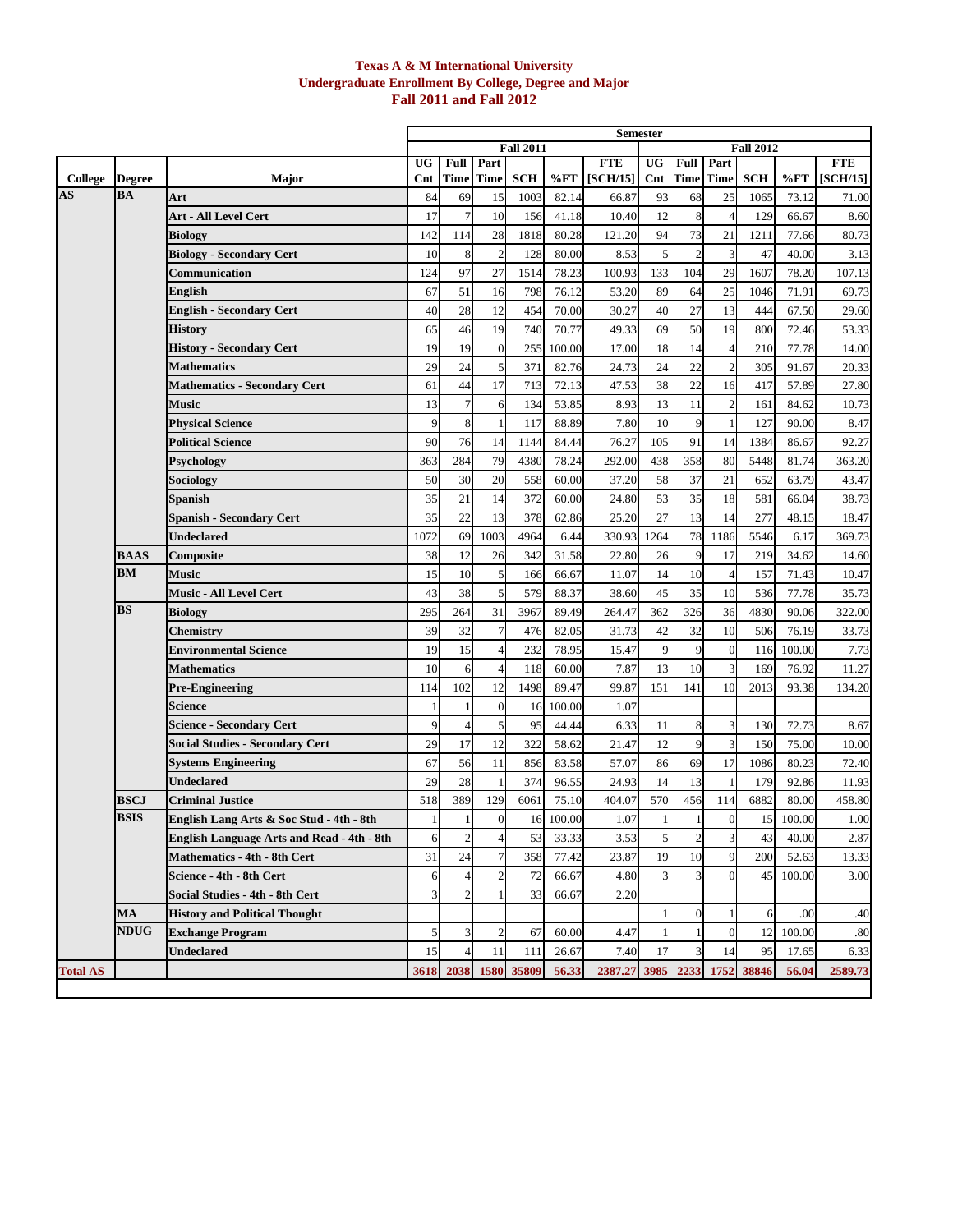### **Texas A & M International University Undergraduate Enrollment By College, Degree and Major Fall 2011 and Fall 2012**

|                      |                            |                                              |                          |            |              |                  |        |                 | <b>Semester</b> |                |                |                  |        |            |
|----------------------|----------------------------|----------------------------------------------|--------------------------|------------|--------------|------------------|--------|-----------------|-----------------|----------------|----------------|------------------|--------|------------|
|                      |                            |                                              |                          |            |              | <b>Fall 2011</b> |        |                 |                 |                |                | <b>Fall 2012</b> |        |            |
|                      |                            |                                              | $\overline{\mathtt{UG}}$ | Full       | Part         |                  |        | <b>FTE</b>      | <b>UG</b>       | Full           | Part           |                  |        | <b>FTE</b> |
| College<br><b>ED</b> | <b>Degree</b><br><b>BS</b> | Major                                        | Cnt                      | Time       | Time         | <b>SCH</b>       | %FT    | <b>[SCH/15]</b> | Cnt             | Time           | Time           | <b>SCH</b>       | %FT    | [SCH/15]   |
|                      |                            | <b>Communication Disorders</b>               | 340                      | 263        | 77           | 4096             | 77.35  | 273.07          | 372             | 265            | 107            | 4372             | 71.24  | 291.47     |
|                      |                            | <b>Fitness and Sports</b>                    | 97                       | 81         | 16           | 1272             | 83.51  | 84.80           | 119             | 90             | 29             | 1448             | 75.63  | 96.53      |
|                      |                            | <b>Fitness and Sports - All Level Cert</b>   | 163                      | 128        | 35           | 2005             | 78.53  | 133.67          | 81              | 55             | 26             | 922              | 67.90  | 61.47      |
|                      |                            | Kinesiology                                  |                          |            |              |                  |        |                 | 41              | 32             | 9              | 505              | 78.05  | 33.67      |
|                      |                            | <b>Kinesiology - All Level Cert</b>          |                          |            |              |                  |        |                 | 27              | 22             | 5              | 336              | 81.48  | 22.40      |
|                      |                            | <b>Special Education</b>                     | $\mathbf Q$              | 6          | 3            | 91               | 66.67  | 6.07            | $\overline{2}$  | $\overline{0}$ | $\overline{2}$ | 12               | .00    | .80        |
|                      |                            | <b>Special Education - All Level Cert</b>    | 67                       | 37         | 30           | 689              | 55.22  | 45.93           | 69              | 36             | 33             | 722              | 52.17  | 48.13      |
|                      |                            | Undeclared                                   | $\Delta$                 | 3          | $\mathbf{1}$ | 50               | 75.00  | 3.33            | 11              | $\mathbf Q$    | $\mathfrak{D}$ | 129              | 81.82  | 8.60       |
|                      | <b>BSIS</b>                | <b>Bilingual Education</b>                   | $\overline{3}$           | 2          |              | 35               | 66.67  | 2.33            | $\overline{3}$  | $\overline{2}$ |                | 34               | 66.67  | 2.27       |
|                      |                            | <b>Bilingual Education - 4-8</b>             | 5                        |            | $\Delta$     | 42               | 20.00  | 2.80            | 10              | $\overline{c}$ | 8              | 90               | 20.00  | 6.00       |
|                      |                            | <b>Bilingual Education - EC-6</b>            | 196                      | 133        | 63           | 2165             | 67.86  | 144.33          | 171             | 89             | 82             | 1742             | 52.05  | 116.13     |
|                      |                            | <b>Bilingual Generalist</b>                  |                          |            | $\theta$     | 12               | 100.00 | .80             |                 |                | $\theta$       | 12               | 100.00 | .80        |
|                      |                            | <b>Bilingual Generalist - 4th - 8th Cert</b> | 8                        | 5          | 3            | 85               | 62.50  | 5.67            |                 |                | $\Omega$       | 12               | 100.00 | .80        |
|                      |                            | <b>Early Childhood Education</b>             | 260                      | 134        | 126          | 2699             | 51.54  | 179.93          | 140             | 60             | 80             | 1344             | 42.86  | 89.60      |
|                      | <b>NDUG</b>                | <b>Undeclared</b>                            |                          |            | $\Omega$     | 13               | 100.00 | .87             |                 |                |                |                  |        |            |
| <b>Total ED</b>      |                            |                                              | 1154                     | 795        | 359          | 13254            | 68.89  | 883.60          | 1048            | 664            | 384            | 11680            | 63.36  | 778.67     |
|                      |                            |                                              |                          |            |              |                  |        |                 |                 |                |                |                  |        |            |
| <b>NH</b>            | <b>BSN</b>                 | <b>Nursing</b>                               | 466                      | 360        | 106          | 5413             | 77.25  | 360.87          | 476             | 366            | 110            | 5602             | 76.89  | 373.47     |
|                      | <b>NDUG</b>                | <b>Undeclared</b>                            |                          | $\sqrt{ }$ |              | 6                | .00    | .40             |                 |                |                |                  |        |            |
| <b>Total NH</b>      |                            |                                              | 467                      | 360        | 107          | 5419             | 77.09  | 361.27          | 476             | 366            | 110            | 5602             | 76.89  | 373.47     |
|                      |                            |                                              |                          |            |              |                  |        |                 |                 |                |                |                  |        |            |
| <b>SSB</b>           | <b>BBA</b>                 | Accounting                                   | 199                      | 154        | 45           | 2414             | 77.39  | 160.93          | 215             | 150            | 65             | 2469             | 69.77  | 164.60     |
|                      |                            | <b>BBA</b> - Business Administration         | 131                      | 104        | 27           | 1574             | 79.39  | 104.93          | 173             | 134            | 39             | 2105             | 77.46  | 140.33     |
|                      |                            | <b>BBA</b> - Finance                         | 69                       | 47         | 22           | 790              | 68.12  | 52.67           | 69              | 61             | 8              | 886              | 88.41  | 59.07      |
|                      |                            | <b>BBA</b> - International Economics         | 39                       | 36         | 3            | 494              | 92.31  | 32.93           | 41              | 37             | $\overline{4}$ | 516              | 90.24  | 34.40      |
|                      |                            | <b>BBA</b> - Management                      | 126                      | 79         | 47           | 1378             | 62.70  | 91.87           | 115             | 80             | 35             | 1330             | 69.57  | 88.67      |
|                      |                            | <b>BBA - Marketing</b>                       | 87                       | 74         | 13           | 1090             | 85.06  | 72.67           | 81              | 68             | 13             | 993              | 83.95  | 66.20      |
|                      |                            | <b>Business Administration</b>               | 116                      | 95         | 21           | 1406             | 81.90  | 93.73           | 72              | 59             | 13             | 888              | 81.94  | 59.20      |
|                      |                            | <b>Management Information Systems</b>        | 73                       | 57         | 16           | 850              | 78.08  | 56.67           | 75              | 55             | 20             | 839              | 73.33  | 55.93      |
|                      |                            | Undeclared                                   | 11                       | 10         |              | 140              | 90.91  | 9.33            | 22              | 20             | $\overline{c}$ | 278              | 90.91  | 18.53      |
|                      | <b>MPACC</b>               | <b>Accounting</b>                            |                          |            |              |                  |        |                 |                 | $\mathbf{1}$   | $\Omega$       | 12               | 100.00 | .80        |
|                      | NDUG                       | <b>Exchange Program</b>                      | 5                        | 5          | $\theta$     | 75               | 100.00 | 5.00            | $\mathbf Q$     | $\mathbf Q$    | $\mathbf{0}$   | 123              | 100.00 | 8.20       |
|                      |                            | Undeclared                                   | $\overline{\Delta}$      | $\Omega$   | 4            | 13               | .00    | .87             | $\overline{2}$  | $\theta$       | $\mathcal{D}$  | 6                | .00    | .40        |
| <b>Total SSB</b>     |                            |                                              | 860                      | 661        | 199          | 10224            | 76.86  | 681.60          | 875             | 674            | 201            | 10445            | 77.03  | 696.33     |
| <b>Total</b>         |                            |                                              | 6099                     | 3854       | 2245         | 64706            | 63.19  | 4313.73 6384    |                 | 3937           | 2447           | 66573            | 61.67  | 4438.20    |

**WebFocus: IR\_PGM-REV-ENR-2015 as of 03/09/15**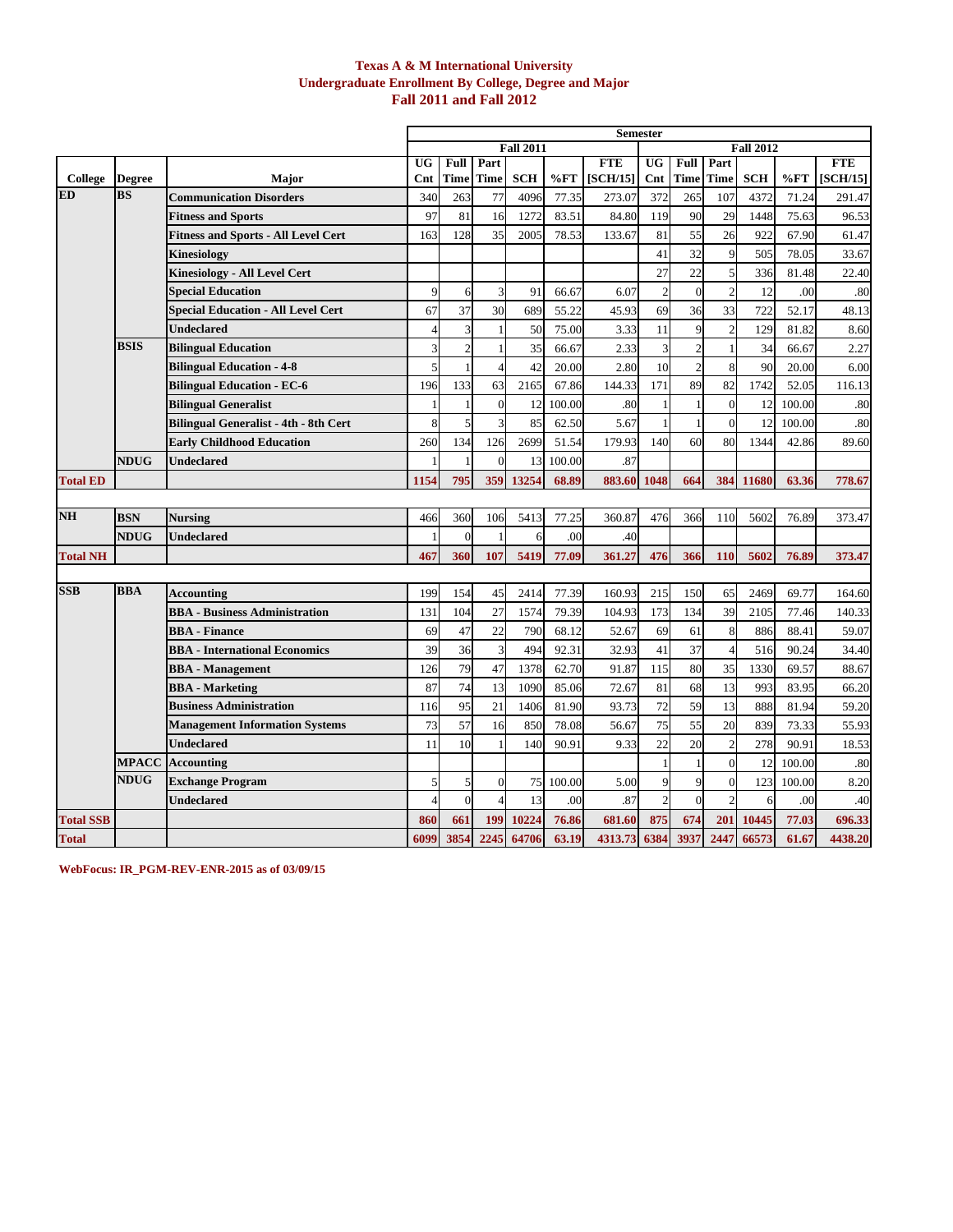### **Texas A & M International University Undergraduate Enrollment By College, Degree and Major Fall 2013 and Fall 2014**

|                                   |                            |                                               |                |                |                          |                  |        | <b>Semester</b> |                         |                |                |                  |            |            |
|-----------------------------------|----------------------------|-----------------------------------------------|----------------|----------------|--------------------------|------------------|--------|-----------------|-------------------------|----------------|----------------|------------------|------------|------------|
|                                   |                            |                                               |                |                |                          | <b>Fall 2013</b> |        |                 |                         |                |                | <b>Fall 2014</b> |            |            |
|                                   |                            |                                               | <b>UG</b>      | Full           | Part                     |                  |        | <b>FTE</b>      | <b>UG</b>               | Full           | Part           |                  |            | <b>FTE</b> |
| College                           | <b>Degree</b>              | <b>Major</b>                                  | $_{\rm Cnt}$   | <b>Time</b>    | <b>Time</b>              | <b>SCH</b>       | %FT    | [SCH/15]        |                         | Cnt Time       | <b>Time</b>    | <b>SCH</b>       | %FT        | [SCH/15]   |
| $\overline{\mathbf{A}}\mathbf{S}$ | <b>BA</b>                  | Art                                           | 85             | 59             | 26                       | 962              | 69.41  | 64.13           | 92                      | 71             | 21             | 1086             | 77.17      | 72.40      |
|                                   |                            | <b>Art - All Level Cert</b>                   | 18             | 13             | 5                        | 215              | 72.22  | 14.33           | 23                      | 18             | 5              | 270              | 78.26      | 18.00      |
|                                   |                            | <b>Biology</b>                                | 95             | 79             | 16                       | 1251             | 83.16  | 83.40           | 97                      | 80             | 17             | 1273             | 82.47      | 84.87      |
|                                   |                            | <b>Biology - Secondary Cert</b>               |                |                |                          | 37               | 66.67  | 2.47            |                         |                |                |                  |            |            |
|                                   |                            | Communication                                 | 166            | 126            | 40                       | 2048             | 75.90  | 136.53          | 168                     | 133            | 35             | 2015             | 79.17      | 134.33     |
|                                   |                            | <b>Criminal Justice</b>                       |                | 3              | $\mathbf{0}$             | 42               | 100.00 | 2.80            | 10                      | 9              |                | 139              | 90.00      | 9.27       |
|                                   |                            | English                                       | 101            | 74             | 27                       | 1184             | 73.27  | 78.93           | 97                      | 69             | 28             | 1135             | 71.13      | 75.67      |
|                                   |                            | <b>English - Secondary Cert</b>               | 34             | 22             | 12                       | 366              | 64.71  | 24.40           | 42                      | 26             | 16             | 483              | 61.90      | 32.20      |
|                                   |                            | History                                       | 79             | 59             | 20                       | 908              | 74.68  | 60.53           | 65                      | 55             | 10             | 788              | 84.62      | 52.53      |
|                                   |                            | <b>History - Secondary Cert</b>               | 18             | 17             |                          | 233              | 94.44  | 15.53           | 23                      | 15             | 8              | 258              | 65.22      | 17.20      |
|                                   |                            | <b>Mathematics</b>                            | 26             | 17             | 9                        | 285              | 65.38  | 19.00           | 29                      | 26             | 3              | 370              | 89.66      | 24.67      |
|                                   |                            | <b>Mathematics - Secondary Cert</b>           | 60             | 48             | 12                       | 739              | 80.00  | 49.27           | 66                      | 50             | 16             | 811              | 75.76      | 54.07      |
|                                   |                            | <b>Multidisciplinary Studies</b>              | 9              | 9              | $\overline{0}$           | 121              | 100.00 | 8.07            | 31                      | 22             | 9              | 372              | 70.97      | 24.80      |
|                                   |                            | Music                                         | 15             | 12             | 3                        | 178              | 80.00  | 11.87           | 16                      | 13             | 3              | 199              | 81.25      | 13.27      |
|                                   |                            | <b>Physical Science</b>                       | $\mathcal{D}$  | $\overline{0}$ | $\overline{2}$           | 16               | .00    | 1.07            | 1                       | $\overline{0}$ |                | 3                | .00        | .20        |
|                                   |                            | <b>Political Science</b>                      | 95             | 76             | 19                       | 1162             | 80.00  | 77.47           | 84                      | 65             | 19             | 1024             | 77.38      | 68.27      |
|                                   |                            | Psychology                                    | 472            | 389            | 83                       | 5975             | 82.42  | 398.33          | 515                     | 416            | 99             | 6493             | 80.78      | 432.87     |
|                                   |                            | Sociology                                     | 64             | 43             | 21                       | 743              | 67.19  | 49.53           | 66                      | 42             | 24             | 746              | 63.64      | 49.73      |
|                                   |                            | Spanish                                       | 61             | 36             | 25                       | 637              | 59.02  | 42.47           | 39                      | 28             | 11             | 465              | 71.79      | 31.00      |
|                                   |                            | Spanish - All Level Cert                      |                |                |                          |                  |        |                 | $\overline{\mathbf{3}}$ | $\overline{0}$ | 3              | 23               | .00        | 1.53       |
|                                   |                            | <b>Spanish - Secondary Cert</b>               |                |                | $\mathcal{F}$            | 87               | 44.44  | 5.80            | $7\phantom{.0}$         | 5              | $\overline{c}$ | 88               | 71.43      | 5.87       |
|                                   |                            | Undeclared                                    | 1306           | 69             | 1237                     | 5865             | 5.28   | 391.00          | 730                     | 78             | 652            | 4017             | 10.68      | 267.80     |
|                                   |                            | Undeclared-Dual Credit                        |                |                |                          |                  |        |                 | 577                     | 31             | 546            | 2118             | 5.37       | 141.20     |
|                                   | <b>BAAS</b>                | Composite                                     | 26             |                | 22                       | 194              | 15.38  | 12.93           | 29                      | 10             | 19             | 272              | 34.48      | 18.13      |
|                                   | BM                         | Music                                         | 14             | 6              | 8                        | 136              | 42.86  | 9.07            | 16                      | 12             | $\overline{4}$ | 195              | 75.00      | 13.00      |
|                                   |                            | <b>Music - All Level Cert</b>                 | 36             | 33             | $\overline{3}$           | 480              | 91.67  | 32.00           | 44                      | 35             | 9              | 562              | 79.55      | 37.47      |
|                                   | <b>BS</b>                  | Biology                                       | 387            | 344            | 43                       | 5085             | 88.89  | 339.00          | 426                     | 372            | 54             | 5607             | 87.32      | 373.80     |
|                                   |                            | Chemistry                                     | 41             | 38             | 3                        | 546              | 92.68  | 36.40           | 45                      | 39             | 6              | 604              | 86.67      | 40.27      |
|                                   |                            | <b>Environmental Science</b>                  |                | $\overline{c}$ |                          | 33               | 66.67  | 2.20            |                         | $\overline{0}$ |                | 8                | .00        | .53        |
|                                   |                            | <b>Mathematics</b>                            | 16             | 13             | 3                        | 201              | 81.25  | 13.40           | 17                      | 13             | $\overline{4}$ | 209              | 76.47      | 13.93      |
|                                   |                            | <b>Pre-Engineering</b>                        | 191            | 174            | 17                       | 2513             | 91.10  | 167.53          | 192                     | 169            | 23             | 2499             | 88.02      | 166.60     |
|                                   |                            | Science                                       |                |                |                          |                  |        |                 |                         |                |                | 22               | 50.00      | 1.47       |
|                                   |                            | <b>Science - Secondary Cert</b>               | 11             | 6              | $\mathbf{5}$             | 113              | 54.55  | 7.53            | 11                      | $\overline{7}$ | $\overline{4}$ | 121              | 63.64      | 8.07       |
|                                   |                            | <b>Social Studies - Secondary Cert</b>        | 3              | $\overline{2}$ | $\mathbf{1}$             | 33               | 66.67  | 2.20            |                         |                |                |                  |            |            |
|                                   |                            | <b>Systems Engineering</b>                    | 115            | 95             | 20                       | 1475             | 82.61  | 98.33           | 143                     | 116            | 27             | 1836             | 81.12      | 122.40     |
|                                   |                            | Undeclared                                    | 31             | 31             | $\mathbf{0}$             | 408              | 100.00 | 27.20           | 7                       | 3              | $\overline{4}$ | 66               | 42.86      | 4.40       |
|                                   | <b>BSCJ</b><br><b>BSIS</b> | <b>Criminal Justice</b>                       | 615            | 503            | 112                      | 7428             | 81.79  | 495.20          | 674                     | 548            | 126            | 8214             | 81.31      | 547.60     |
|                                   |                            | English Lang Arts & Soc Stud - 4th - 8th Cert | $\overline{c}$ |                | $\overline{0}$           | 25               | 100.00 | 1.67            |                         | $\Omega$       |                | 9                | .00        | .60        |
|                                   |                            | <b>Mathematics - 4th - 8th Cert</b>           | 6              |                | $\overline{\mathcal{L}}$ | 52               | 33.33  | 3.47            |                         |                |                |                  |            |            |
|                                   | <b>NDUG</b>                | <b>Exchange Program</b>                       |                |                | $\mathbf{0}$             | 15               | 100.00 | 1.00            | 10                      | 10             | $\mathbf{0}$   |                  | 128 100.00 | 8.53       |
|                                   |                            | <b>Undeclared</b>                             | 12             |                | 9                        | 82               | 25.00  | 5.47            | 13                      | $\mathbf{0}$   | 13             | 49               | .00        | 3.27       |
| <b>Total AS</b>                   |                            |                                               | 4231           | 2416           | 1815                     | 41873            | 57.10  | 2791.53 4412    |                         |                | 2587 1825      | 44577            | 58.64      | 2971.80    |
|                                   |                            |                                               |                |                |                          |                  |        |                 |                         |                |                |                  |            |            |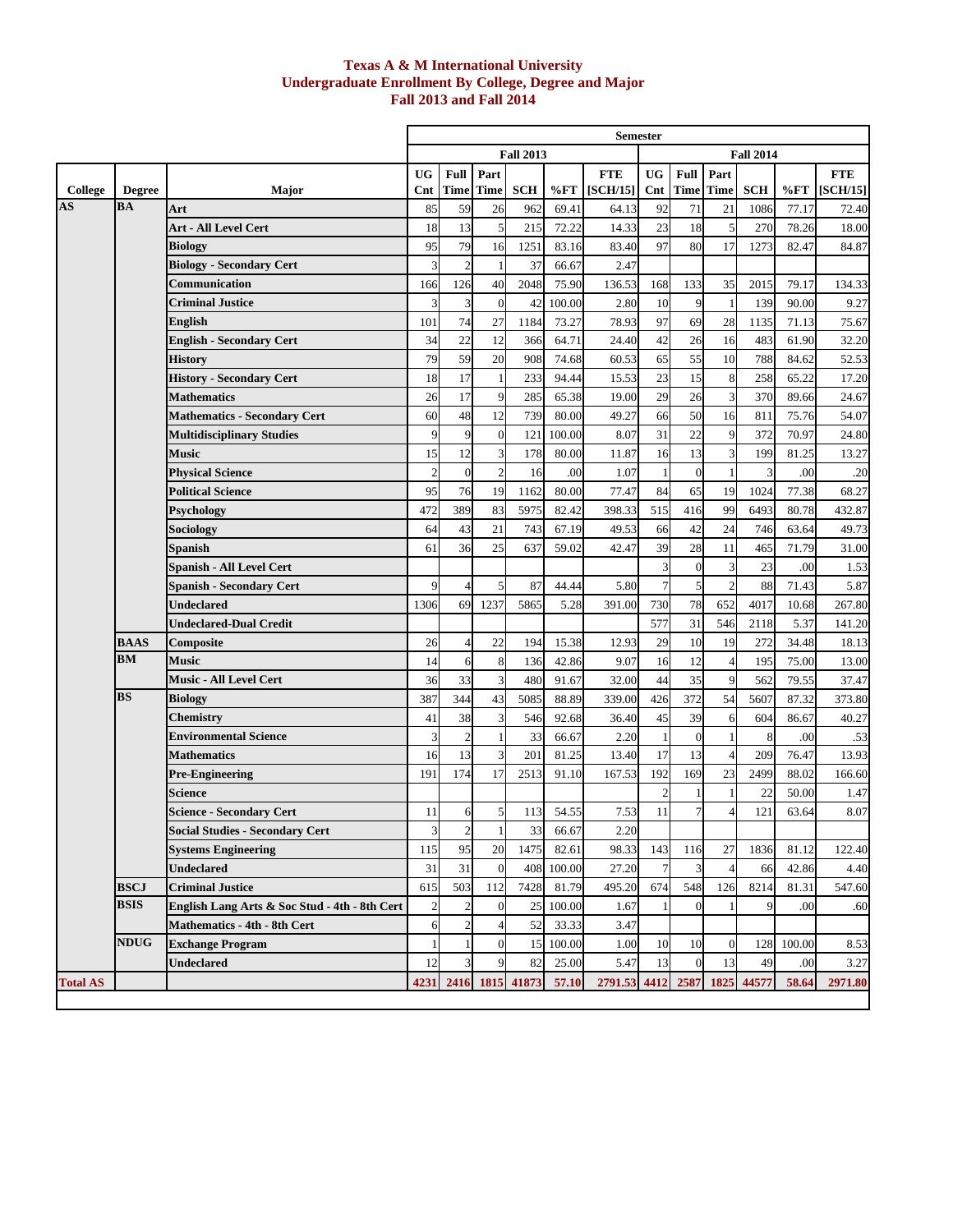### **Texas A & M International University Undergraduate Enrollment By College, Degree and Major Fall 2013 and Fall 2014**

|                  |               |                                              |                |              |             |                  |        | <b>Semester</b> |             |                |                |                  |        |            |
|------------------|---------------|----------------------------------------------|----------------|--------------|-------------|------------------|--------|-----------------|-------------|----------------|----------------|------------------|--------|------------|
|                  |               |                                              |                |              |             | <b>Fall 2013</b> |        |                 |             |                |                | <b>Fall 2014</b> |        |            |
|                  |               |                                              | <b>UG</b>      | Full         | Part        |                  |        | <b>FTE</b>      | <b>UG</b>   | Full           | Part           |                  |        | <b>FTE</b> |
| College          | <b>Degree</b> | <b>Major</b>                                 | Cnt            | Time         | <b>Time</b> | <b>SCH</b>       | %FT    | [SCH/15]        | Cnt         | Time           | Time           | <b>SCH</b>       | %FT    | [SCH/15]   |
| ED               | <b>BS</b>     | <b>Communication Disorders</b>               | 339            | 219          | 120         | 3701             | 64.60  | 246.73          | 301         | 180            | 121            | 3213             | 59.80  | 214.20     |
|                  |               | <b>Fitness and Sports</b>                    | 85             | 60           | 25          | 1021             | 70.59  | 68.07           | 52          | 39             | 13             | 646              | 75.00  | 43.07      |
|                  |               | <b>Fitness and Sports - All Level Cert</b>   | 31             | 16           | 15          | 329              | 51.61  | 21.93           | 12          | $\overline{7}$ | 5              | 126              | 58.33  | 8.40       |
|                  |               | Kinesiology                                  | 105            | 84           | 21          | 1269             | 80.00  | 84.60           | 151         | 131            | 20             | 1953             | 86.75  | 130.20     |
|                  |               | <b>Kinesiology - All Level Cert</b>          | 37             | 24           | 13          | 430              | 64.86  | 28.67           | 47          | 36             | 11             | 560              | 76.60  | 37.33      |
|                  |               | Pre-Special Ed All Level Cert                |                |              |             |                  |        |                 |             | $\Omega$       |                | 6                | .00    | .40        |
|                  |               | Special Ed-EC6 & All Lvl Cert                |                |              |             |                  |        |                 | 12          | 6              | 6              | 143              | 50.00  | 9.53       |
|                  |               | <b>Special Education</b>                     |                |              | $\theta$    | 15               | 100.00 | 1.00            |             |                |                |                  |        |            |
|                  |               | <b>Special Education - All Level Cert</b>    | 67             | 28           | 39          | 649              | 41.79  | 43.27           | 40          | 12             | 28             | 365              | 30.00  | 24.33      |
|                  |               | Undeclared                                   | 10             | 10           | $\Omega$    | 132              | 100.00 | 8.80            | 6           |                | $\mathfrak{D}$ | 73               | 66.67  | 4.87       |
|                  | <b>BSIS</b>   | <b>Bilingual Education</b>                   | $\overline{2}$ |              |             | 22               | 50.00  | 1.47            |             |                |                |                  |        |            |
|                  |               | <b>Bilingual Education - 4-8</b>             |                |              |             | 36               | 66.67  | 2.40            |             |                |                |                  |        |            |
|                  |               | <b>Bilingual Education - EC-6</b>            | 149            | 80           | 69          | 1501             | 53.69  | 100.07          | 93          | 45             | 48             | 926              | 48.39  | 61.73      |
|                  |               | <b>Bilingual Generalist - 4th - 8th Cert</b> |                | $\theta$     |             | $\overline{Q}$   | .00    | .60             |             |                | $\theta$       | 12               | 100.00 | .80        |
|                  |               | <b>Early Childhood Education</b>             | 99             | 54           | 45          | 1004             | 54.55  | 66.93           | 54          | 28             | 26             | 569              | 51.85  | 37.93      |
|                  |               | <b>Elem Ed-Bilingual Emphasis</b>            |                |              |             |                  |        |                 | 63          | 34             | 29             | 662              | 53.97  | 44.13      |
|                  |               | <b>Elem Ed-ESL Emphasis</b>                  |                |              |             |                  |        |                 | 8           | $\overline{2}$ | 6              | 66               | 25.00  | 4.40       |
|                  |               | <b>Elem Ed-Early Lrning Emphasis</b>         |                |              |             |                  |        |                 | 6           | $\overline{4}$ | $\overline{2}$ | 64               | 66.67  | 4.27       |
|                  |               | <b>Pre-Early Chldhd Reading</b>              |                |              |             |                  |        |                 |             |                | $\mathbf{0}$   | 14               | 100.00 | .93        |
|                  |               | <b>Pre-Education</b>                         |                |              |             |                  |        |                 |             | 9              | $\theta$       | 125              | 100.00 | 8.33       |
| <b>Total ED</b>  |               |                                              | 929            | 579          | 350         | 10118            | 62.33  | 674.53          | 857         | 539            | 318            | 9523             | 62.89  | 634.87     |
|                  |               |                                              |                |              |             |                  |        |                 |             |                |                |                  |        |            |
| NH               | <b>BSN</b>    | Nursing                                      | 527            | 362          | 165         | 5976             | 68.69  | 398.40          | 526         | 393            | 133            | 6251             | 74.71  | 416.73     |
| <b>Total NH</b>  |               |                                              | 527            | 362          | 165         | 5976             | 68.69  | 398.40          | 526         | 393            | 133            | 6251             | 74.71  | 416.73     |
|                  |               |                                              |                |              |             |                  |        |                 |             |                |                |                  |        |            |
| <b>SSB</b>       | <b>BBA</b>    | <b>Accounting</b>                            | 228            | 175          | 53          | 2666             | 76.75  | 177.73          | 226         | 182            | 44             | 2732             | 80.53  | 182.13     |
|                  |               | <b>BBA - Business Administration</b>         | 204            | 164          | 40          | 2502             | 80.39  | 166.80          | 250         | 193            | 57             | 3006             | 77.20  | 200.40     |
|                  |               | <b>BBA</b> - Finance                         | 83             | 65           | 18          | 1016             | 78.31  | 67.73           | 76          | 58             | 18             | 912              | 76.32  | 60.80      |
|                  |               | <b>BBA</b> - International Economics         | 41             | 38           | 3           | 528              | 92.68  | 35.20           | 46          | 38             | 8              | 576              | 82.61  | 38.40      |
|                  |               | <b>BBA</b> - Management                      | 146            | 107          | 39          | 1715             | 73.29  | 114.33          | 148         | 118            | 30             | 1834             | 79.73  | 122.27     |
|                  |               | <b>BBA</b> - Marketing                       | 80             | 70           | 10          | 1061             | 87.50  | 70.73           | 107         | 98             | 9              | 1399             | 91.59  | 93.27      |
|                  |               | <b>Business Administration</b>               | 18             | 15           | 3           | 225              | 83.33  | 15.00           | $\mathbf Q$ | 8              |                | 115              | 88.89  | 7.67       |
|                  |               | <b>Management Information Systems</b>        | 73             | 58           | 15          | 857              | 79.45  | 57.13           | 65          | 51             | 14             | 777              | 78.46  | 51.80      |
|                  |               | <b>Undeclared</b>                            | 12             | 11           |             | 148              | 91.67  | 9.87            |             | 6              |                | 81               | 85.71  | 5.40       |
|                  | <b>MPACC</b>  | <b>Accounting</b>                            |                |              |             | 15               | 100.00 | 1.00            |             |                |                |                  |        |            |
|                  | <b>NDUG</b>   | <b>Exchange Program</b>                      |                | $\mathbf{8}$ | $\Omega$    | 120              | 100.00 | 8.00            | 8           | 8              | $\Omega$       | 114              | 100.00 | 7.60       |
|                  |               | Undeclared                                   |                |              |             |                  |        |                 |             | $\Omega$       |                |                  | .00    | .40        |
| <b>Total SSB</b> |               |                                              | 894            | 712          | 182         | 10853            | 79.64  | 723.53          | 943         | 760            | 183            | 11552            | 80.59  | 770.13     |
| <b>Total</b>     |               |                                              | 6581           | 4069         | 2512        | 68820            | 61.83  | 4588.00         | 6738        | 4279           | 2459           | 71903            | 63.51  | 4793.53    |

**WebFocus: IR\_PGM-REV-ENR-2015 as of 03/09/15**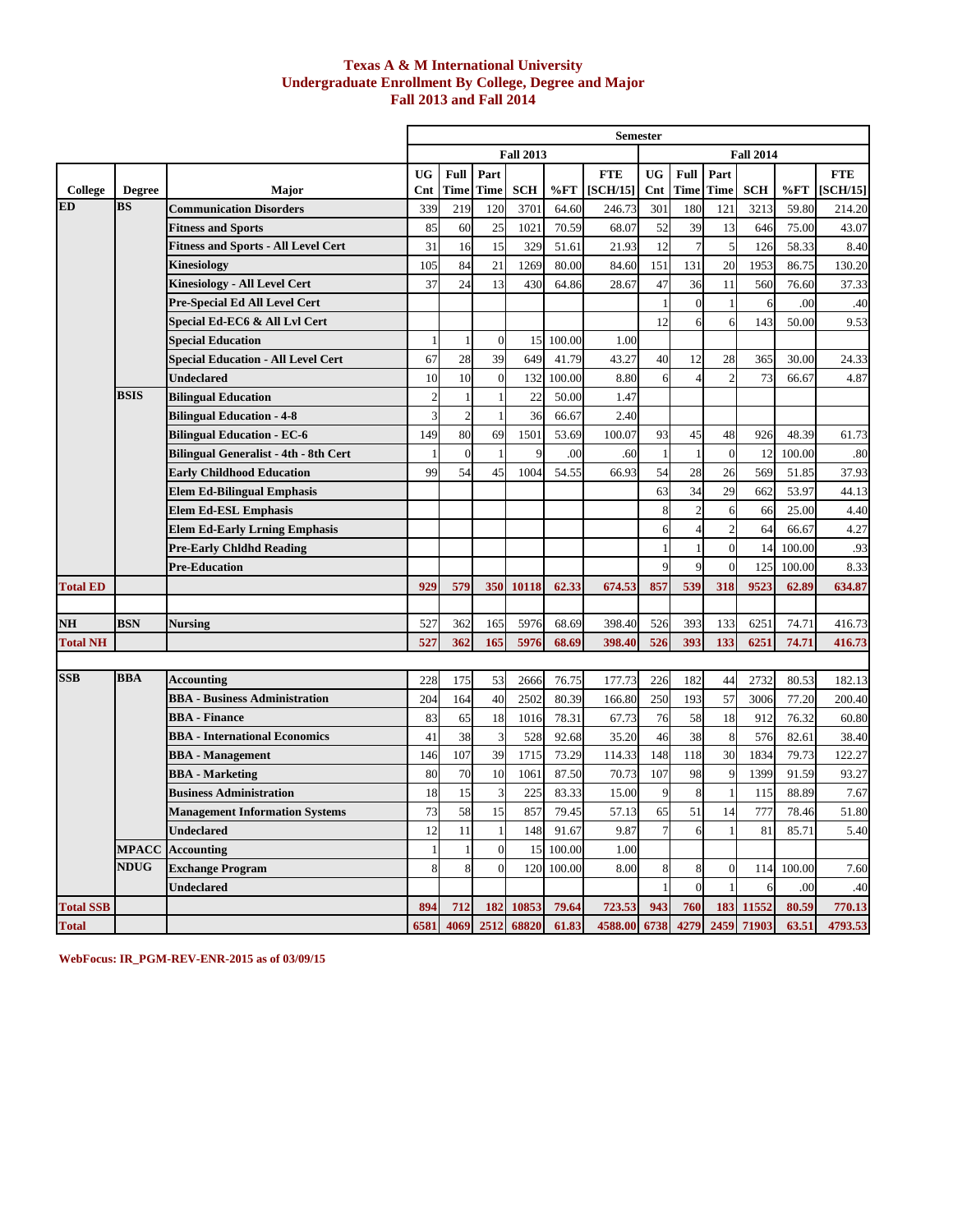# Texas A & M International University<br>Undergraduate Enrollment By Major Across Ethnicity and Gender<br>Fall 2011 and Fall 2012 **Undergraduate Enrollment By Major Across Ethnicity and Gender Texas A & M International University Fall 2011 and Fall 2012**

**Semester**

Semester

|          |             |                                                 |                                     |       |        |        |                  | <b>Fall 2011</b> |                        |              |   |                              |                               |       |                 |                             |                                                  |                |         |                | Fall 2012                 |                 |                |           |               |                                   |                  |
|----------|-------------|-------------------------------------------------|-------------------------------------|-------|--------|--------|------------------|------------------|------------------------|--------------|---|------------------------------|-------------------------------|-------|-----------------|-----------------------------|--------------------------------------------------|----------------|---------|----------------|---------------------------|-----------------|----------------|-----------|---------------|-----------------------------------|------------------|
|          |             |                                                 | ner<br>$\overline{\mathbf{L}}$<br>통 | Asian |        | Black  | Hisp             |                  | White                  | Multi        |   | Unk                          | Inter                         | Total | $\mathbf{Ind}$  | Amer                        | Asian                                            | <b>Black</b>   |         | Hisp           |                           | White           | Multi          | Unk       |               | Inter                             | Total            |
| College  | Degree      | Major                                           | и<br>E                              | E     | E<br>Σ | Σ      | E                | Σ                | $\mathbf{z}$<br>E      | Л            | Σ | $\mathbf{z}$<br>E            | Σ<br>E                        |       |                 | $\mathbf{N}$   $\mathbf{N}$ | Σ<br>E                                           | E              | E,<br>Σ | Σ              | $\mathbf{r}$              | Σ               | Σ<br>Ł         | Ŀ         | Σ             | Σ<br>E                            |                  |
| AS       | ВA          | Art                                             |                                     |       |        |        | 47               | 32               |                        |              |   |                              |                               |       | $rac{84}{17}$   |                             |                                                  |                |         | 62             | 25                        |                 |                |           |               |                                   | 93               |
|          |             | Art - All Level Cert                            |                                     |       |        |        | 16               |                  |                        |              |   |                              |                               |       |                 |                             |                                                  |                |         | $\Theta$       |                           |                 |                |           |               |                                   | 12               |
|          |             | Biology                                         |                                     |       |        |        | 84               | $\overline{51}$  |                        |              |   |                              |                               | ε     | 142             |                             |                                                  |                |         | 52             | N<br>35                   |                 |                |           |               |                                   | 94               |
|          |             | Biology - Secondary Cert                        |                                     |       |        |        | S                | 5                |                        |              |   |                              |                               |       | $\overline{10}$ |                             |                                                  |                |         | 4              |                           |                 |                |           |               |                                   |                  |
|          |             | Communication                                   |                                     |       |        |        | 72               | 42               | 2                      |              |   |                              | $\omega$                      |       | $^{124}$        |                             |                                                  |                |         | 74             | $\omega$<br>50            |                 |                |           |               | $\sim$                            | 133              |
|          |             | English                                         |                                     |       |        |        |                  | 19               | $\mathbf{c}$<br>$\sim$ |              |   |                              |                               |       | 67              |                             |                                                  |                |         |                | 25                        | $\omega$        |                |           |               |                                   | 89               |
|          |             | English - Secondary Cert                        |                                     |       |        |        | $\frac{42}{28}$  | $\overline{10}$  |                        |              |   |                              |                               |       | $^{0+}$         |                             |                                                  |                |         | 57<br>29       | $\circ$                   |                 |                |           |               |                                   | 0t               |
|          |             | History                                         |                                     |       |        |        | 28               | 33               | 4                      |              |   |                              |                               |       | 65              |                             |                                                  |                |         | 36             | $30\,$                    | 2               |                |           |               |                                   | 69               |
|          |             | History - Secondary Cert                        |                                     |       |        |        | n                | 13               |                        |              |   |                              |                               |       |                 |                             |                                                  |                |         |                | $\overline{10}$           |                 |                |           |               |                                   | 18               |
|          |             | <b>Mathematics</b>                              |                                     |       |        |        | 13               | 16               |                        |              |   |                              |                               |       | $19$<br>$29$    |                             |                                                  |                |         | 14             | $10 \frac{1}{2}$          |                 |                |           |               |                                   |                  |
|          |             | Mathematics - Secondary Cert                    |                                     |       |        |        | $0\epsilon$      | 30               |                        |              |   |                              |                               |       | 19              |                             |                                                  |                |         | 18             | 19                        |                 |                |           |               |                                   | $rac{24}{38}$    |
|          |             | Music                                           |                                     |       |        |        |                  | 8                |                        |              |   |                              |                               |       | 13              |                             |                                                  |                |         | 2              | 9                         |                 |                |           |               |                                   | 13               |
|          |             | <b>Physical Science</b>                         |                                     |       |        |        |                  | $\infty$         |                        |              |   |                              |                               |       | 9               |                             |                                                  |                |         |                | $\infty$                  |                 |                |           |               |                                   | $\approx$        |
|          |             | <b>Political Science</b>                        |                                     |       |        |        |                  | $rac{49}{87}$    |                        |              |   |                              |                               |       | 90<br>363       |                             |                                                  |                |         | 48             | 50                        |                 |                |           |               |                                   | 105              |
|          |             | Psychology                                      |                                     |       |        |        | $\frac{36}{260}$ |                  | S                      |              |   |                              |                               |       |                 |                             |                                                  |                |         | 312            | ς<br>112                  | ξ               |                |           |               | 4                                 | 438              |
|          |             | Sociology                                       |                                     |       |        |        | 35               | $\equiv$         | $\mathbf{c}$           |              |   |                              |                               |       | 50              |                             |                                                  |                |         | 39             | 16                        |                 |                |           |               |                                   | 58               |
|          |             | Spanish                                         |                                     |       |        |        |                  | 6                |                        |              |   |                              | $\mathcal{L}$                 |       |                 |                             |                                                  |                |         |                | 4                         |                 |                |           |               |                                   |                  |
|          |             | Spanish - Secondary Cert                        |                                     |       |        |        | $rac{26}{32}$    |                  |                        |              |   |                              |                               |       | $\frac{35}{35}$ |                             |                                                  |                |         | $rac{48}{23}$  | 4                         |                 |                |           |               |                                   | 53               |
|          |             | Undeclared                                      |                                     |       |        |        | 574              | 449              | 5                      |              |   |                              | $\Xi$<br>$\vec{a}$            |       | 1072            |                             | $^{\circ}$<br>$\mathbf{\sim}$                    |                |         | 551<br>670     |                           | 0               |                |           |               | $\overline{10}$<br>$\overline{0}$ | 1264             |
|          | <b>BAAS</b> | Composite                                       |                                     |       |        |        | 14               | $^{24}$          |                        |              |   |                              |                               |       | 38              |                             |                                                  |                |         | $\equiv$       | 15                        |                 |                |           |               |                                   | $^{26}$          |
|          | BM          | Music                                           |                                     |       |        |        | 4                | $\frac{10}{23}$  |                        |              |   |                              |                               |       | $\frac{15}{43}$ |                             |                                                  |                |         | 4              | $\overline{10}$           |                 |                |           |               |                                   | 14               |
|          |             | Music - All Level Cert                          |                                     |       |        |        |                  |                  |                        |              |   |                              |                               |       |                 |                             |                                                  |                |         | 15             | 28                        |                 |                |           |               |                                   | 45               |
|          | BS          | Biology                                         |                                     | ω     | 4      |        | 158              | 117              | 3<br>$\sim$            |              |   | $\mathbf 2$<br>$\mathcal{L}$ |                               |       | 295             |                             | $\mathbf{\mathcal{L}}$<br>$\mathbf{\mathcal{L}}$ |                |         | 141<br>200     | $\sim$                    | 5               |                |           |               | S                                 | 362              |
|          |             | Chemistry                                       |                                     |       |        |        |                  | 18               |                        |              |   |                              |                               |       | 39              |                             |                                                  |                |         | 18             | 20                        |                 |                |           |               |                                   | 42               |
|          |             | <b>Environmental Science</b>                    |                                     |       |        |        | $\overline{10}$  | $\infty$         |                        |              |   |                              |                               |       | 19              |                             |                                                  |                |         | $\overline{2}$ | S.                        |                 |                |           |               |                                   |                  |
|          |             | Mathematics                                     |                                     |       |        |        | ς                | 6                |                        |              |   |                              |                               |       | 10              |                             |                                                  |                |         | $\overline{4}$ | $\infty$                  |                 |                |           |               |                                   |                  |
|          |             | Pre-Engineering                                 |                                     |       |        |        |                  | 100              | 4                      |              |   | $\mathrel{\sim}$             |                               |       | $\frac{14}{1}$  |                             |                                                  |                |         | 127<br>13      |                           |                 |                |           |               | S                                 | $\overline{151}$ |
|          |             | Science                                         |                                     |       |        |        |                  |                  |                        |              |   |                              |                               |       |                 |                             |                                                  |                |         |                |                           |                 |                |           |               |                                   |                  |
|          |             | Science - Secondary Cert                        |                                     |       |        |        | 4                | 4                |                        |              |   |                              |                               |       | $\overline{9}$  |                             |                                                  |                |         | $\frac{2}{5}$  | $\infty$                  |                 |                |           |               |                                   | $\equiv$         |
|          |             | Social Studies - Secondary Cert                 |                                     |       |        |        |                  | $\vec{4}$        | $\mathbf{c}$<br>2      |              |   |                              |                               |       | <b>29</b><br>67 |                             |                                                  |                |         |                | $\mathbf{\sim}$<br>$\sim$ |                 |                |           |               |                                   | $\overline{c}$   |
|          |             | <b>Systems Engineering</b>                      |                                     |       |        |        | 12               | 50               |                        |              |   |                              |                               |       |                 |                             |                                                  |                |         |                | 69                        |                 |                |           |               |                                   | 86               |
|          |             | Undeclared                                      |                                     |       |        |        | 13               | $\frac{14}{280}$ |                        |              |   |                              |                               |       | 67              |                             |                                                  |                |         | 6              | S                         |                 |                |           |               |                                   | 14               |
|          | <b>BSCJ</b> | Criminal Justice                                |                                     |       |        |        | 218              |                  | 9<br>3                 |              |   | N                            |                               | 4     | 518             |                             |                                                  |                |         | 294<br>251     | ७                         | $\overline{13}$ |                |           |               | N                                 | 570              |
|          | <b>BSIS</b> | English Lang Arts & Soc Stud - 4th - 8th Cert   |                                     |       |        |        |                  |                  |                        |              |   |                              |                               |       |                 |                             |                                                  |                |         |                |                           |                 |                |           |               |                                   |                  |
|          |             | English Language Arts and Read - 4th - 8th Cert |                                     |       |        |        | $\circ$          |                  |                        |              |   |                              |                               |       | 6               |                             |                                                  |                |         | 5              |                           |                 |                |           |               |                                   |                  |
|          |             | Mathematics - 4th - 8th Cert                    |                                     |       |        |        | 23               | 8                |                        |              |   |                              |                               |       | 31              |                             |                                                  |                |         | 14             | 5                         |                 |                |           |               |                                   | $\tilde{=}$      |
|          |             | Science - 4th - 8th Cert                        |                                     |       |        |        | $\sim$           |                  |                        |              |   |                              |                               |       | 6               |                             |                                                  |                |         | $\overline{c}$ |                           |                 |                |           |               |                                   |                  |
|          |             | Social Studies - 4th - 8th Cert                 |                                     |       |        |        | $\sim$           |                  |                        |              |   |                              |                               |       | $\mathcal{E}$   |                             |                                                  |                |         |                |                           |                 |                |           |               |                                   |                  |
|          | MA          | <b>History and Political Thought</b>            |                                     |       |        |        |                  |                  |                        |              |   |                              |                               |       |                 |                             |                                                  |                |         |                |                           |                 |                |           |               |                                   |                  |
|          | <b>NDUG</b> | Exchange Program                                |                                     |       |        |        |                  |                  |                        |              |   |                              | $\mathcal{L}$                 | ξ     | 5               |                             |                                                  |                |         |                |                           |                 |                |           |               |                                   |                  |
|          |             | Undeclared                                      |                                     |       |        |        |                  | 8                |                        |              |   |                              |                               |       | $\overline{5}$  |                             |                                                  |                |         | $\overline{c}$ | 5                         |                 |                |           |               |                                   |                  |
| Total AS |             |                                                 |                                     | 7     | 15     | 2<br>5 | 1868             | 1559             | 38<br>31               | $\mathbf{c}$ | 3 | 15<br>8                      | $\overline{\mathbf{3}}$<br>32 | 3618  |                 |                             | 16<br>$\overline{ }$                             | $\mathfrak{g}$ | 3       | 1718<br>2086   | 35                        | 40              | $\bullet$<br>3 | $\bullet$ | $\mathbf{11}$ | 30<br>25                          | 3985             |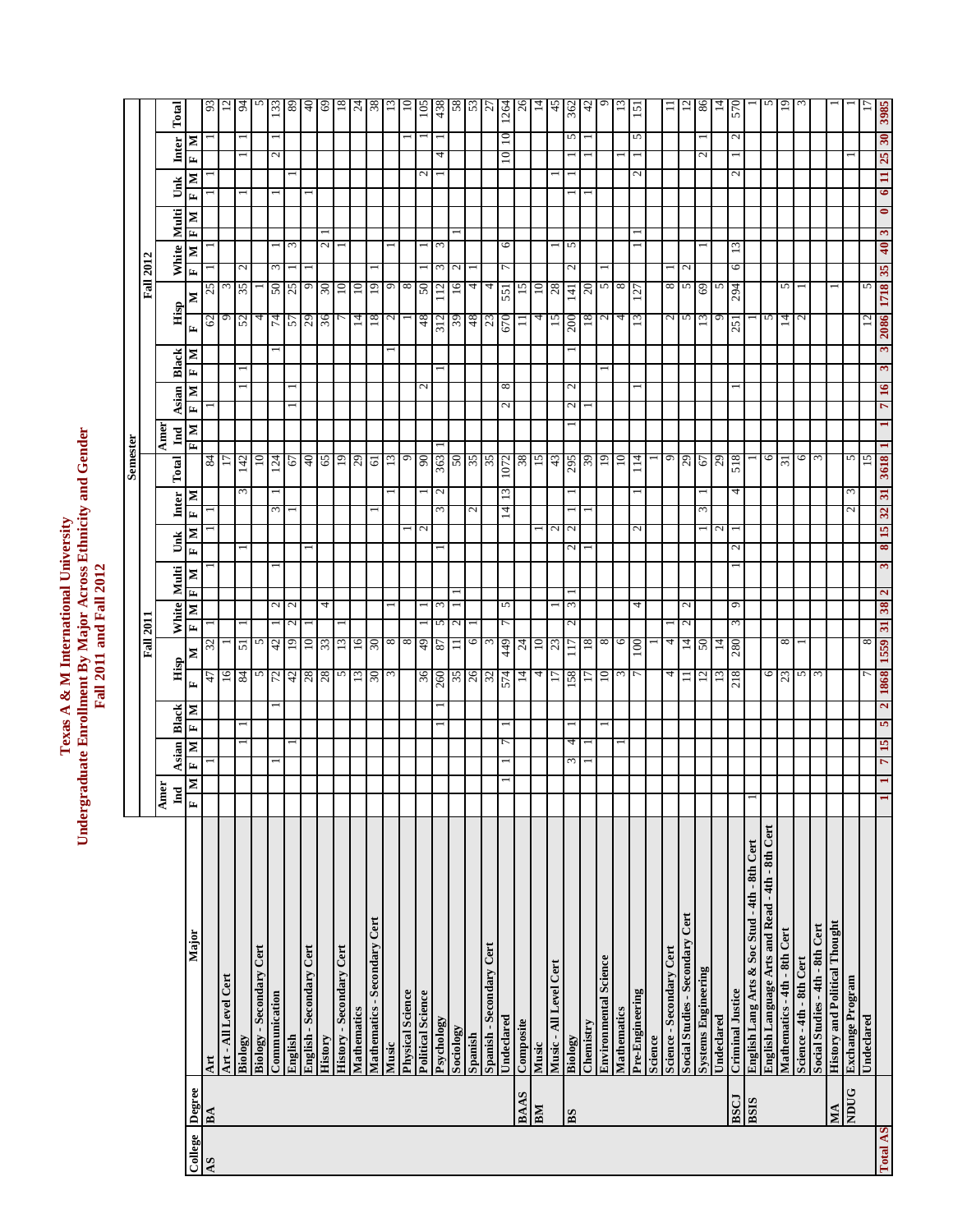| e Enrollment By Major Across Ethnicity and Gende<br>exas A & M International Univers<br>Fall 2011 and Fall 2012 |  |
|-----------------------------------------------------------------------------------------------------------------|--|
|-----------------------------------------------------------------------------------------------------------------|--|

**Semester**

**Semester** 

|                  |                |                                       |                         |                         |                    |                   |                 | <b>Fall 2011</b> |        |                |                |                |                              |               |                |                              |              |                              |                  |               | <b>Fall 2012</b> |                             |           |                         |                 |                 |                     |
|------------------|----------------|---------------------------------------|-------------------------|-------------------------|--------------------|-------------------|-----------------|------------------|--------|----------------|----------------|----------------|------------------------------|---------------|----------------|------------------------------|--------------|------------------------------|------------------|---------------|------------------|-----------------------------|-----------|-------------------------|-----------------|-----------------|---------------------|
|                  |                |                                       | Ame                     |                         |                    |                   |                 |                  |        |                |                |                |                              |               | Amer           |                              |              |                              |                  |               |                  |                             |           |                         |                 |                 |                     |
|                  |                |                                       | Lnd                     | <b>Asian</b>            |                    | <b>Black</b>      | Hisp            |                  | White  | Multi          |                | Unk            | <b>Inter</b>                 | Total         | Ind            |                              | <b>Asian</b> | Black                        |                  | Hisp          | White            |                             | Multi     | Unk                     |                 | Inter           | Total               |
| College          | Degree         | Major                                 | $\mathbf{N}$<br>E       | E                       | Σ                  | Σ<br>E            | E               | Σ                | Σ<br>E | Σ<br>E         | E              | Σ              | Σ<br>E                       |               | Σ<br>E         | E                            | Σ            | z<br>$\mathbf{r}$            | E                | ⋝             | E                | Ŀ<br>Σ                      | Σ         | Σ<br>E                  | E               | Σ               |                     |
| E                | B <sub>S</sub> | <b>Communication Disorders</b>        |                         |                         |                    |                   | 299             | 32               | 6      |                |                |                |                              | 340           |                |                              |              |                              | 325              | 38            |                  |                             |           |                         |                 |                 | 372                 |
|                  |                | <b>Fitness and Sports</b>             |                         |                         | 2                  | 4                 | 33              | 63               | 4      | 4              |                |                | 3                            | 5             |                |                              |              | $\infty$                     | 35<br>6          | 61            | 4                | 4                           |           |                         |                 | ς               | $\frac{1}{2}$       |
|                  |                | Fitness and Sports - All Level Cert   |                         |                         |                    | ω                 | $\frac{4}{4}$   | 106              | 4      |                | 2              |                |                              | 163           |                |                              |              |                              | 23               | 54            |                  |                             |           | $\mathbf{\sim}$         |                 |                 | $\infty$            |
|                  |                | Kinesiology                           |                         |                         |                    |                   |                 |                  |        |                |                |                |                              |               |                |                              |              | 2                            | ٥<br>4           | 20            |                  |                             |           |                         |                 | 4               | $\pm$               |
|                  |                | Kinesiology - All Level Cert          |                         |                         |                    |                   |                 |                  |        |                |                |                |                              |               |                |                              |              |                              | 8                |               |                  |                             |           |                         |                 |                 | $\sim$              |
|                  |                | <b>Special Education</b>              |                         |                         |                    |                   | 9               |                  |        |                |                |                |                              |               | ۰              |                              |              |                              | $\mathbf{C}$     |               |                  |                             |           |                         |                 |                 |                     |
|                  |                | Special Education - All Level Cert    |                         |                         |                    |                   | 51              | $\overline{c}$   | 3      |                |                |                |                              | 67            |                |                              |              |                              | 50               | 13            | ξ                |                             |           |                         | 3               |                 | 69                  |
|                  |                | Undeclared                            |                         |                         |                    |                   | ξ               |                  |        |                |                |                |                              |               | 4              |                              |              |                              | 6                | 5             |                  |                             |           |                         |                 |                 |                     |
|                  | <b>BSIS</b>    | <b>Bilingual Education</b>            |                         |                         |                    |                   | 3               |                  |        |                |                |                |                              |               | $\omega$       |                              |              |                              | 3                |               |                  |                             |           |                         |                 |                 |                     |
|                  |                | <b>Bilingual Education - 4-8</b>      |                         |                         |                    |                   | $\mathbf{\sim}$ | 3                |        |                |                |                |                              |               | 5              |                              |              |                              | 5                | 5             |                  |                             |           |                         |                 |                 |                     |
|                  |                | <b>Bilingual Education - EC-6</b>     |                         |                         |                    |                   | 185             | 4                |        |                |                |                | 5                            | 196           |                |                              |              |                              | 162              | 3             |                  |                             |           |                         | 4               |                 | $\overline{17}$     |
|                  |                | <b>Bilingual Generalist</b>           |                         |                         |                    |                   |                 |                  |        |                |                |                |                              |               |                |                              |              |                              |                  |               |                  |                             |           |                         |                 |                 |                     |
|                  |                | Bilingual Generalist - 4th - 8th Cert |                         |                         |                    |                   |                 |                  |        |                |                |                |                              |               | $^{\circ}$     |                              |              |                              |                  |               |                  |                             |           |                         |                 |                 |                     |
|                  |                | Early Childhood Education             |                         |                         |                    |                   | 244             | 9                |        |                | $\mathcal{L}$  |                |                              | 260           |                |                              |              |                              | 125              | ٣             | 3                |                             |           |                         |                 |                 | $\frac{140}{1}$     |
|                  | <b>NDUG</b>    | Undeclared                            |                         |                         |                    |                   |                 |                  |        |                |                |                |                              |               |                |                              |              |                              |                  |               |                  |                             |           |                         |                 |                 |                     |
| <b>Total ED</b>  |                |                                       |                         | ઌ                       | $\mathbf{\hat{z}}$ | $\mathbf{a}$<br>٣ | 881             | 208              | 18     | 0<br>6         | $\bullet$<br>0 |                | 4<br>r                       | 1154          |                | 4<br>$\bullet$               | 0            | $\mathbf{a}$<br>5            | 755              | 223           | 20               | $\bullet$<br>$\overline{ }$ | $\bullet$ | ৽                       | $\infty$        | $\infty$        | 1048                |
|                  |                |                                       |                         |                         |                    |                   |                 |                  |        |                |                |                |                              |               |                |                              |              |                              |                  |               |                  |                             |           |                         |                 |                 |                     |
| E                | <b>BSN</b>     | Nursing                               |                         | 4                       | 4                  | 3<br>5            | 307             | 120              | 7      |                | $\epsilon$     |                | $\epsilon$<br>$\overline{ }$ | 466           |                | $\mathcal{L}$                | 3            | 3                            | 342<br>2         | 103           | 8                |                             |           | 4                       | S               | $\mathcal{L}$   | 476                 |
|                  | <b>NDUG</b>    | Undeclared                            |                         |                         |                    |                   |                 |                  |        |                |                |                |                              |               |                |                              |              |                              |                  |               |                  |                             |           |                         |                 |                 |                     |
| <b>Total NH</b>  |                |                                       | $\bullet$               | 4                       | 4                  | S<br>5            | 307             | 121              | 7      | 0<br>$\bullet$ | ω              | $\blacksquare$ | ω<br>r                       | 467           | $\bullet$      | $\overline{\mathbf{c}}$<br>0 | 3            | $\overline{\mathbf{c}}$<br>3 | 342              | 103           | 8                | $\bullet$                   | $\bullet$ | 4                       | 5               | $\mathbf{z}$    | 476                 |
|                  |                |                                       |                         |                         |                    |                   |                 |                  |        |                |                |                |                              |               |                |                              |              |                              |                  |               |                  |                             |           |                         |                 |                 |                     |
| SSB              | <b>BBA</b>     | Accounting                            |                         | 2                       |                    | 3                 | 104             | 80               | 3      |                |                |                | $\epsilon$                   | 199           |                |                              |              | 2                            | $\overline{111}$ | 87            | 3                |                             |           |                         | 3               | 5               | 215                 |
|                  |                | <b>BBA</b> - Business Administration  |                         |                         |                    |                   | 52              | 65               | 2      |                |                |                | 5<br>$\epsilon$              | 131           |                |                              |              |                              | 85<br>3          | 75            |                  | 2                           |           |                         | $\mathbf{\sim}$ | $\epsilon$      | 173                 |
|                  |                | <b>BBA</b> - Finance                  |                         |                         |                    |                   | $^{28}$         | 34               |        |                |                | $\mathbf{c}$   | $\mathbf{c}$                 |               | 69             |                              |              |                              | 27               | 37            |                  |                             |           |                         |                 | $\mathcal{L}$   | 9                   |
|                  |                | <b>BBA</b> - International Economics  |                         |                         |                    |                   | $\Xi$           | 22               |        |                |                |                | $\circ$                      |               | 39             |                              |              |                              | コ                | 21            |                  |                             |           |                         |                 |                 | 4                   |
|                  |                | <b>BBA</b> - Management               |                         |                         |                    |                   | 54              | 62               | $\sim$ |                |                |                | N                            | 126<br>$\sim$ |                |                              |              |                              | 45               | 56            |                  | 5                           |           |                         |                 | $\mathfrak{m}$  |                     |
|                  |                | <b>BBA</b> - Marketing                |                         |                         |                    | $\sim$            | $rac{34}{50}$   | 38               |        | 5              |                |                | 4                            | 2             |                |                              |              |                              | 33               | 39            |                  | 4                           |           |                         |                 | $\sim$          | $\overline{\infty}$ |
|                  |                | <b>Business Administration</b>        |                         |                         |                    |                   |                 | <u>ଟ</u>         |        |                |                |                | 2                            | $\frac{6}{1}$ |                |                              |              |                              | ಸ                | 36            |                  |                             |           |                         |                 | $\mathbf{\sim}$ | 72                  |
|                  |                | <b>Management Information Systems</b> |                         |                         |                    |                   | $\frac{6}{1}$   | 54               |        |                |                |                |                              |               | 73             |                              |              |                              | $\vec{a}$        | 58            |                  |                             |           |                         |                 |                 | 75                  |
|                  |                | Undeclared                            |                         |                         |                    |                   | 4               |                  |        |                |                |                |                              | Ξ             |                |                              |              |                              | 6                | $\frac{6}{5}$ |                  |                             |           |                         |                 |                 | $\mathfrak{Z}$      |
|                  |                | MPACC Accounting                      |                         |                         |                    |                   |                 |                  |        |                |                |                |                              |               |                |                              |              |                              |                  |               |                  |                             |           |                         |                 |                 |                     |
|                  | <b>NDUG</b>    | Exchange Program                      |                         |                         |                    |                   |                 |                  |        |                |                |                | 4                            |               | 5              |                              |              |                              |                  |               |                  |                             |           |                         | $\sqrt{2}$      |                 |                     |
|                  |                | Undeclared                            |                         |                         |                    |                   | 2               | 2                |        |                |                |                |                              |               | 4              |                              |              |                              |                  | 2             |                  |                             |           |                         |                 |                 |                     |
| <b>Total SSB</b> |                |                                       | $\bullet$<br>$\bullet$  | $\overline{\mathbf{c}}$ | 5                  | 5<br>5            | 354             | 425              | 9      | ۰              | 0              | 4              | 27<br>13                     | 860           | 0              | $\bullet$                    | 3            | ۰<br>4                       | 363              | 428           | 7                | 13                          |           | $\overline{\mathbf{c}}$ | 12<br>3         | 28              | 875                 |
| Total            |                |                                       | $\overline{\mathbf{c}}$ | 16 26<br>2              |                    | 20<br>22          | 3410            | 2313 65          | 53     | 3              | 4              | 18 21          | 59 65                        | 6609          | $\overline{c}$ | 14                           | 22           | 24<br>15                     |                  | 3546 2472 70  |                  | 4<br>$\mathbf{G}$           |           |                         | 18 16 50 68     |                 | 6384                |

WebFocus: IR\_PGM-REV-ENR-2015 as of 03/09/15 **WebFocus: IR\_PGM-REV-ENR-2015 as of 03/09/15**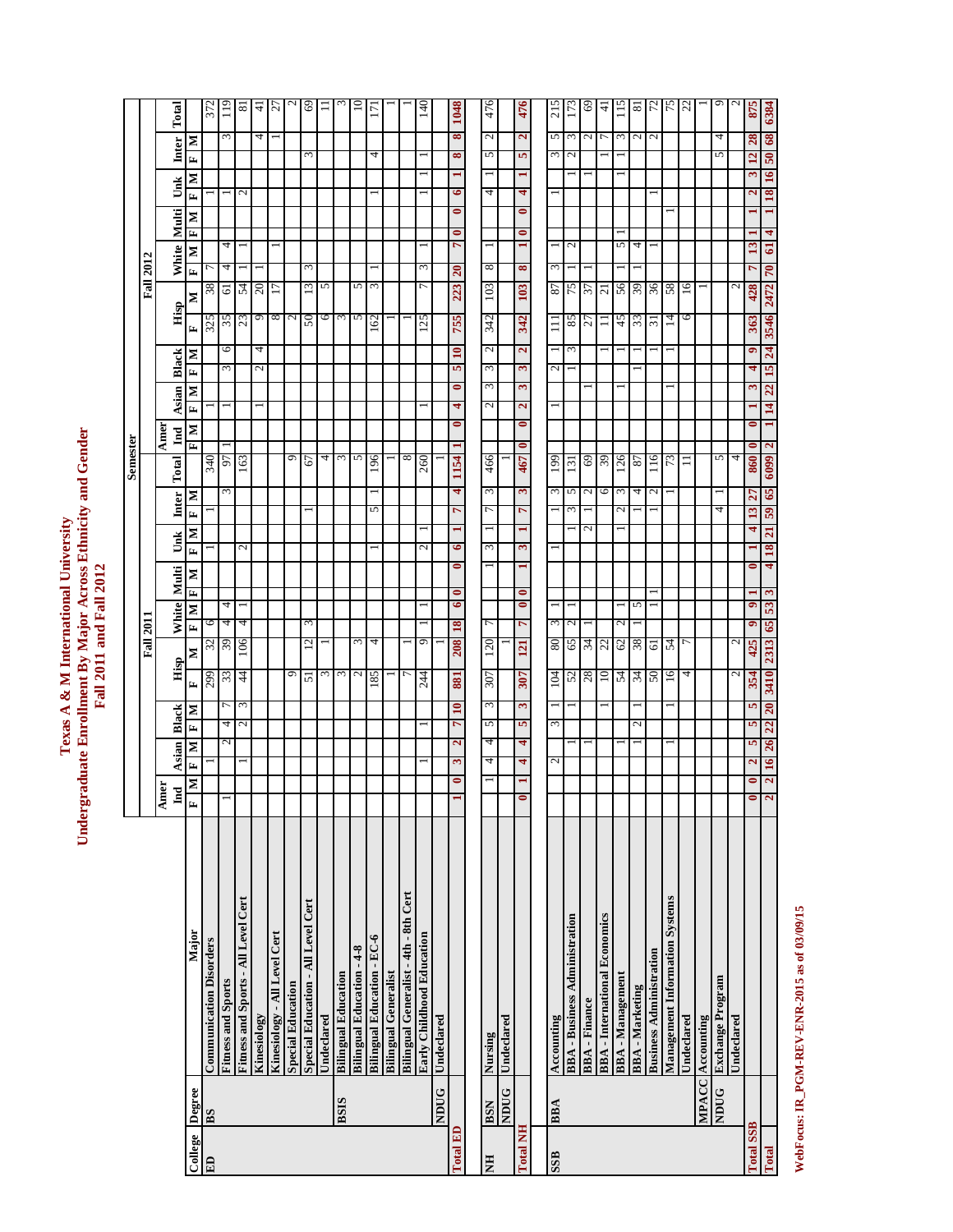Texas A & M International University<br>Undergraduate Enrollment By Major Across Ethnicity and Gender<br>Fall 2013 and Fall 2014 **Undergraduate Enrollment By Major Across Ethnicity and Gender Texas A & M International University Fall 2013 and Fall 2014**

**Semester**

**Semester** 

|          |             |                                          | Amer             |                                               |               |              |         | <b>Fall 2013</b> |                          |               |                             |                   |                             |                 | Amer                        |                                           |                          |                  |                   | <b>Fall 2014</b> |                     |                                           |                          |     |              |                         |                   |
|----------|-------------|------------------------------------------|------------------|-----------------------------------------------|---------------|--------------|---------|------------------|--------------------------|---------------|-----------------------------|-------------------|-----------------------------|-----------------|-----------------------------|-------------------------------------------|--------------------------|------------------|-------------------|------------------|---------------------|-------------------------------------------|--------------------------|-----|--------------|-------------------------|-------------------|
|          |             |                                          | Ind              |                                               |               | <b>Black</b> | Haw<br> | Hisp             |                          | White Multi   |                             | Unk               |                             | Total           | Ind                         | $\frac{\text{Again}}{\text{F}[\text{M}]}$ |                          | <b>Black</b>     | $\frac{Haw}{F M}$ | Hisp             |                     | $\frac{\text{White}}{\text{F} \text{M} }$ | Multi                    | Unk | Inter        |                         | Total             |
| College  | Degree      | Major                                    | $\mathbf M$<br>E | $\frac{\text{Again}}{\text{F} \mid \text{M}}$ | E             | N            | N       | Σ<br>E           | E                        | м             | $\mathbf{M}$   $\mathbf{H}$ | $\mathbf{z}$<br>H | $\frac{\rm Inter}{\rm F M}$ |                 | $\mathbf{N}$   $\mathbf{H}$ |                                           | E,                       | E<br>М           | E                 | N                |                     |                                           | м<br>E                   | NH  | E            | ⊠                       |                   |
| AS       | BA          | Art                                      |                  |                                               |               |              |         | 53               | $\overline{\mathcal{A}}$ | $\sim$        |                             |                   | ω                           | $rac{18}{35}$   |                             |                                           |                          |                  |                   | $\frac{58}{18}$  | ω<br>25             | $\sim$                                    |                          |     |              |                         | $rac{92}{97}$     |
|          |             | Art - All Level Cert                     |                  |                                               |               |              |         | $\mathfrak{c}_1$ | $rac{2}{39}$             |               |                             |                   |                             |                 |                             |                                           |                          |                  |                   |                  | 4                   |                                           |                          |     |              |                         |                   |
|          |             | Biology                                  |                  |                                               |               |              |         | 55               |                          |               |                             |                   |                             |                 |                             |                                           |                          |                  |                   | 09               | 55                  |                                           |                          |     |              |                         |                   |
|          |             | <b>Biology - Secondary Cert</b>          |                  |                                               |               |              |         |                  |                          |               |                             |                   |                             |                 | $\epsilon$                  |                                           |                          |                  |                   |                  |                     |                                           |                          |     |              |                         |                   |
|          |             | Communication                            |                  |                                               |               |              |         | 101              | $\mathcal{L}$<br>25      | $\mathbf{c}$  |                             |                   | $\sim$                      | 99              |                             |                                           |                          |                  |                   | 901              | 52                  |                                           |                          |     |              |                         | 891               |
|          |             | <b>Criminal Justice</b>                  |                  |                                               |               |              |         |                  |                          |               |                             |                   |                             |                 | 3                           |                                           |                          |                  |                   | 5                | 5                   |                                           |                          |     |              |                         | $\Xi$             |
|          |             | English                                  |                  |                                               |               |              |         |                  | $30\,$                   | ω             |                             |                   |                             | $\overline{a}$  |                             |                                           |                          |                  |                   |                  | 4<br>25             | N                                         |                          |     |              |                         | 56                |
|          |             | English - Secondary Cert                 |                  |                                               |               |              |         | <u>ପ</u> ଅ<br>ଅ  | 4                        |               |                             |                   |                             |                 |                             |                                           |                          |                  |                   | <u>ଞ୍ଜାସ</u>     |                     |                                           |                          |     |              |                         |                   |
|          |             | <b>History</b>                           |                  |                                               |               |              |         |                  | 22                       | 3             |                             |                   |                             | $\frac{34}{79}$ |                             |                                           |                          |                  |                   |                  | $\mathcal{L}$<br>96 |                                           |                          |     |              |                         |                   |
|          |             | <b>History - Secondary Cert</b>          |                  |                                               |               |              |         | 4                | 13                       |               |                             |                   |                             | 81              |                             |                                           |                          |                  |                   | $^{\circ}$       | $^{14}$             |                                           |                          |     |              |                         |                   |
|          |             | Mathematics                              |                  |                                               |               |              |         | εī               | $\mathbf{r}$             |               |                             |                   |                             | 26              |                             |                                           |                          |                  |                   | 14               | 13                  |                                           |                          |     |              |                         |                   |
|          |             | Mathematics - Secondary Cert             |                  |                                               |               |              |         | 57               | 21                       |               |                             |                   |                             | 60              |                             |                                           |                          |                  |                   | 46               | 17                  |                                           |                          |     |              |                         | 3 8 3 8 8         |
|          |             | Multidisciplinary Studies                |                  |                                               |               |              |         | 5                | $\mathcal{L}$            |               |                             |                   |                             |                 |                             |                                           |                          | $\mathcal{L}$    |                   | $\overline{c}$   | 0                   |                                           |                          |     |              |                         |                   |
|          |             | Music                                    |                  |                                               |               |              |         | 4                | 10                       |               |                             |                   |                             | $rac{5}{6}$     |                             |                                           |                          |                  |                   | 5                | $\circ$             |                                           |                          |     |              |                         | $\overline{5}$    |
|          |             | <b>Physical Science</b>                  |                  |                                               |               |              |         |                  | ∾                        |               |                             |                   |                             |                 | $\overline{\mathcal{C}}$    |                                           |                          |                  |                   |                  |                     |                                           |                          |     |              |                         |                   |
|          |             | <b>Political Science</b>                 |                  |                                               |               |              |         | $\pm$            | 50                       | U             |                             |                   |                             | 56              |                             |                                           |                          |                  |                   | 37               | 4                   |                                           |                          |     |              |                         | 84                |
|          |             | Psychology                               |                  |                                               |               |              |         | 339              | 6<br>$\overline{13}$     |               |                             |                   | 0                           | 472<br>w        |                             |                                           |                          |                  |                   |                  | 5<br>120            | $\scriptstyle\sim$                        |                          |     | ∞            | N                       | 515               |
|          |             | Sociology                                |                  |                                               |               |              |         | $rac{49}{55}$    | 2<br>$\overline{12}$     |               |                             |                   |                             |                 |                             |                                           |                          |                  |                   | $rac{276}{50}$   | $\mathbf{c}$<br>Ξ   |                                           | $\overline{\mathcal{C}}$ |     |              |                         |                   |
|          |             | Spanish                                  |                  |                                               |               |              |         |                  | ۰                        |               |                             |                   |                             | $\frac{64}{61}$ |                             |                                           |                          |                  |                   |                  | $^{\circ}$          |                                           |                          |     |              |                         | $\frac{66}{32}$   |
|          |             | Spanish - All Level Cert                 |                  |                                               |               |              |         |                  |                          |               |                             |                   |                             |                 |                             |                                           |                          |                  |                   | ω                |                     |                                           |                          |     |              |                         |                   |
|          |             | Spanish - Secondary Cert                 |                  |                                               |               |              |         | ७                | $\tilde{ }$              |               |                             |                   |                             |                 | $\circ$                     |                                           |                          |                  |                   |                  |                     |                                           |                          |     |              |                         |                   |
|          |             | Undeclared                               |                  | 6                                             | $\Theta$      |              |         | 707              | 8<br>562                 | 3             |                             |                   | 5                           | 1306<br>6       |                             | 4                                         | $\Xi$                    | $\mathrel{\sim}$ |                   | 383<br>336       | 5<br>319            | N                                         |                          |     | $\mathbf{c}$ |                         | <b>LLS</b><br>087 |
|          |             | <b>Undeclared-Dual Credit</b>            |                  |                                               |               |              |         |                  |                          |               |                             |                   |                             |                 |                             |                                           | $\overline{\mathcal{C}}$ | $\overline{c}$   |                   |                  | $\circ$<br>222      | 8                                         |                          |     |              |                         |                   |
|          | <b>BAAS</b> | Composite                                |                  |                                               |               |              |         | Ξ                | $^{14}$                  |               |                             |                   |                             | 26              |                             |                                           |                          |                  |                   | 12               | $\vec{a}$           |                                           |                          |     |              |                         | $^{29}$           |
|          | BМ          | Music                                    |                  |                                               |               |              |         | $\epsilon$       | $\equiv$                 |               |                             |                   |                             | $\overline{14}$ |                             |                                           |                          |                  |                   |                  | 15                  |                                           |                          |     |              |                         | $\overline{0}$    |
|          |             | Music - All Level Cert                   |                  |                                               |               |              |         | $\sigma$         | 26                       |               |                             |                   |                             | 36              |                             |                                           |                          |                  |                   | 12               | ಸ                   |                                           |                          |     |              |                         | 44                |
|          | BS          | Biology                                  |                  | 2                                             | Z             |              |         | 210              | N<br>53                  | Z             |                             |                   | $\sim$                      | 387             |                             | Z                                         | ω                        |                  |                   |                  | 3<br>551            | N                                         | N                        |     |              | 6                       | 426               |
|          |             |                                          |                  |                                               |               |              |         | 13               | 24                       |               |                             |                   | ξ                           | $\frac{1}{4}$   |                             |                                           |                          |                  |                   | 250<br>22        | 20                  |                                           |                          |     |              |                         | 45                |
|          |             | Chemistry<br>Environmental Science       |                  |                                               |               |              |         |                  |                          |               |                             |                   |                             |                 | $\epsilon$                  |                                           |                          |                  |                   |                  |                     |                                           |                          |     |              |                         |                   |
|          |             | Mathematics                              |                  |                                               |               |              |         | $rac{61}{8}$     |                          |               |                             |                   |                             | 91              |                             |                                           |                          |                  |                   | 6                | $\overline{10}$     |                                           |                          |     |              |                         |                   |
|          |             | Pre-Engineering                          |                  |                                               | $\sim$        |              |         |                  | 160                      | $\mathcal{L}$ |                             |                   | $\mathbf{\Omega}$           | 191<br>5        |                             |                                           |                          |                  |                   | 22               | 161                 |                                           |                          |     |              | 4                       | 192               |
|          |             | <b>Science</b>                           |                  |                                               |               |              |         |                  |                          |               |                             |                   |                             |                 |                             |                                           |                          |                  |                   | $\frac{9}{6}$    |                     |                                           |                          |     |              |                         |                   |
|          |             | Science - Secondary Cert                 |                  |                                               |               |              |         | $\frac{2}{3}$    |                          |               |                             |                   |                             | $\equiv$        |                             |                                           |                          |                  |                   |                  | 5                   |                                           |                          |     |              |                         |                   |
|          |             | Social Studies - Secondary Cert          |                  |                                               |               |              |         |                  |                          |               |                             |                   |                             |                 |                             |                                           |                          |                  |                   |                  |                     |                                           |                          |     |              |                         |                   |
|          |             | <b>Systems Engineering</b>               |                  |                                               |               |              |         |                  | 94                       | 3             |                             |                   |                             | 115<br>0        |                             |                                           |                          |                  |                   | 17               | 113                 | 4                                         |                          |     |              |                         | 143               |
|          |             | Undeclared                               |                  |                                               |               |              |         |                  | 13                       |               |                             |                   |                             | $\sim$          |                             |                                           |                          |                  |                   | N                |                     |                                           |                          |     |              |                         |                   |
|          | <b>BSCJ</b> | <b>Criminal Justice</b>                  |                  |                                               |               | ξ            |         | 277              | 5<br>308                 | $12 \,$       |                             |                   | 4                           | 615<br>$\omega$ |                             |                                           |                          | $\mathcal{L}$    |                   | 318              | 4<br>333            | 9                                         |                          |     | 3            | 3                       | 674               |
|          | <b>BSIS</b> | English Lang Arts & Soc Stud - 4th - 8th |                  |                                               |               |              |         | $\sim$           |                          |               |                             |                   |                             |                 | $\sim$ $\sim$               |                                           |                          |                  |                   |                  |                     |                                           |                          |     |              |                         |                   |
|          |             | Mathematics - 4th - 8th Cert             |                  |                                               |               |              |         | 4                | N                        |               |                             |                   |                             |                 |                             |                                           |                          |                  |                   |                  |                     |                                           |                          |     |              |                         |                   |
|          | <b>NDUG</b> | Exchange Program                         |                  |                                               |               |              |         |                  |                          |               |                             |                   |                             |                 |                             |                                           |                          |                  |                   |                  |                     |                                           |                          |     | ७            | 4                       | $\Xi$             |
|          |             | Undeclared                               |                  |                                               |               |              |         | 0                | 6                        |               |                             |                   |                             | $\overline{c}$  |                             |                                           |                          |                  |                   | ${}^{\circ}$     | 4                   |                                           |                          |     |              |                         |                   |
| Total AS |             |                                          |                  | ٩                                             | $\infty$<br>S | 6            |         | 1827<br>2210     | 33                       | 6<br>37       | 0                           | 9<br>4            | 31<br>33                    | 4231            | 0                           | 9<br>$\overline{\mathbf{c}}$              | 8<br>17                  | 2<br>$10\,$      | 0                 | 1836<br>2364     | $\frac{44}{5}$      | 38                                        | r                        |     | 35<br>4      | $\overline{\mathbf{z}}$ | 4412              |
|          |             |                                          |                  |                                               |               |              |         |                  |                          |               |                             |                   |                             |                 |                             |                                           |                          |                  |                   |                  |                     |                                           |                          |     |              |                         |                   |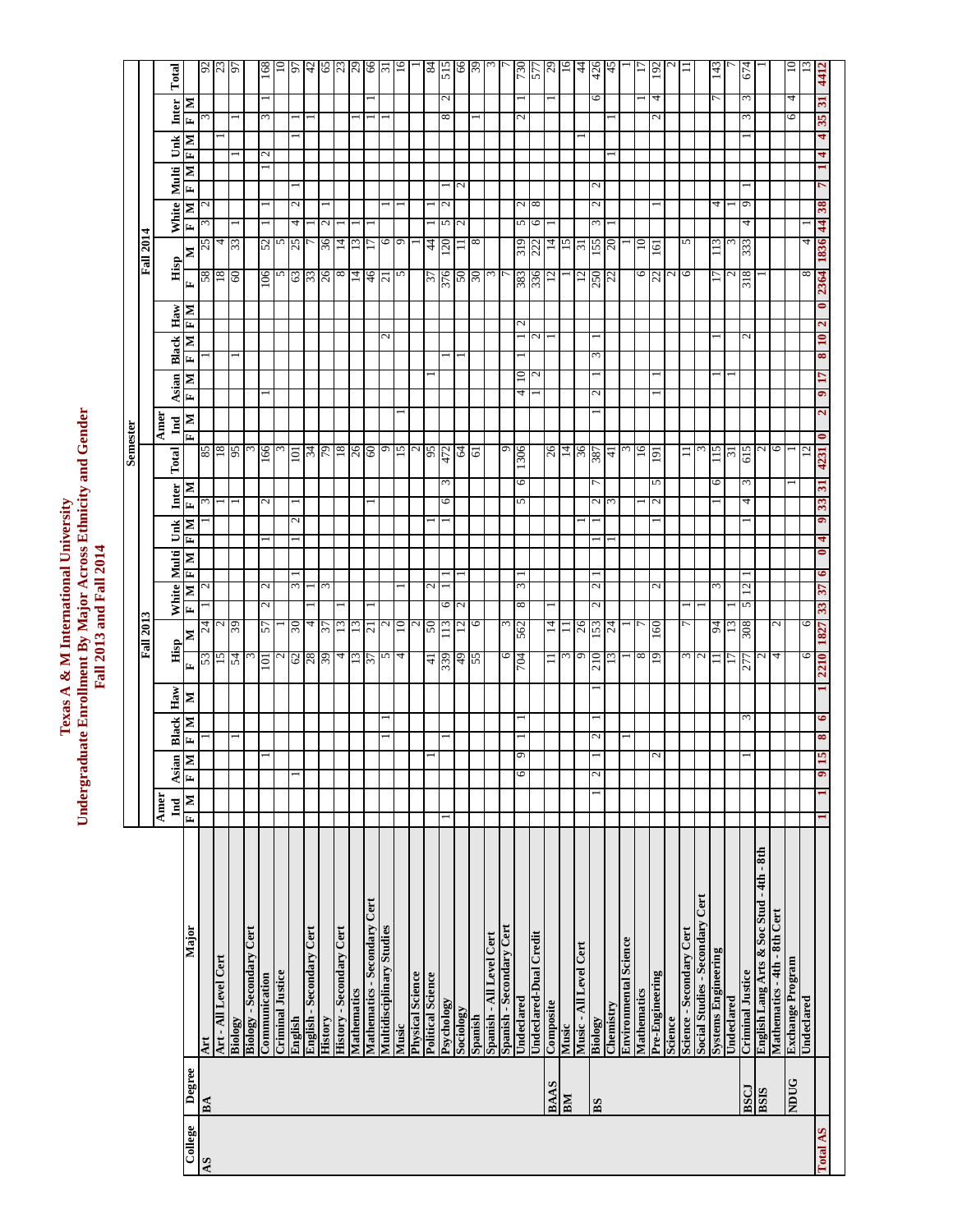| e Enrollment By Major Across Ethnicity and Ger<br>Texas A & M International Universit<br>Fall 2013 and Fall 2014<br>adua |
|--------------------------------------------------------------------------------------------------------------------------|
|--------------------------------------------------------------------------------------------------------------------------|

**Semester**

**Semester** 

|                  |             |                                       |                             |           |                          |                |                 | <b>Fall 2013</b>                |                                     |                         |                           |                          |                               |                |                      |                                    |           | <b>Fall 2014</b>    |                 |                   |                |                                      |                         |               |
|------------------|-------------|---------------------------------------|-----------------------------|-----------|--------------------------|----------------|-----------------|---------------------------------|-------------------------------------|-------------------------|---------------------------|--------------------------|-------------------------------|----------------|----------------------|------------------------------------|-----------|---------------------|-----------------|-------------------|----------------|--------------------------------------|-------------------------|---------------|
|                  |             |                                       | <b>Amer</b><br>$\mathbf{I}$ | Asian     | <b>Black</b>             | Haw            | Hisp            |                                 | White                               | Multi                   | Unk                       | Inter                    | Amer<br>$\mathbf{I}$<br>Total | Asian          |                      | <b>Black</b>                       | Haw       | Hisp                | White           | Multi             | Unk            | Inter                                | Total                   |               |
| College          | Degree      | Major                                 | Þ<br>E                      | Σ<br>F    | $\bar{\mathbf{r}}$       | N<br>Z         | Ŀ,              | $\mathbf{r}$<br>$\geq$          | $\mathbf{F}$<br>$\mathbf{N}$        | $\mathbb{Z}$            | $\mathbf{r}$<br>N         | Z                        | Z                             | Ł              | E<br>Z               | N                                  | E<br>ML   | N                   |                 | $\mathbf{r}$<br>N | Е<br>N         | м                                    | k                       |               |
| E                | BS          | <b>Communication Disorders</b>        |                             |           |                          |                | 305             | 57                              |                                     |                         |                           |                          | 339                           |                |                      |                                    |           | 271                 | $\frac{24}{29}$ |                   |                |                                      |                         | 108           |
|                  |             | <b>Fitness and Sports</b>             |                             |           |                          | 4              | 28              | N<br>43                         | N                                   |                         |                           |                          | 85                            |                |                      |                                    |           | $\frac{8}{2}$       |                 |                   | $\overline{c}$ |                                      |                         | 52            |
|                  |             | Fitness and Sports - All Level Cert   |                             |           |                          |                | ニ               |                                 |                                     |                         |                           |                          | ಸ                             |                |                      |                                    |           | 5                   | $\circ$         |                   |                |                                      |                         |               |
|                  |             | Kinesiology                           |                             |           | $\mathcal{L}$            | 4              | 22              | 62                              | 4                                   |                         |                           | 4<br>2                   | 105                           | $\mathcal{L}$  | 2                    | $^{\circ}$                         |           | 38                  | $rac{84}{30}$   | 2<br>5            | 2              |                                      | 5                       | 151           |
|                  |             | Kinesiology - All Level Cert          |                             |           |                          |                | 13              | $\overline{c}$                  |                                     |                         |                           |                          | 57                            |                |                      |                                    |           | 2                   |                 |                   |                |                                      |                         | A             |
|                  |             | Pre-Special Ed All Level Cert         |                             |           |                          |                |                 |                                 |                                     |                         |                           |                          |                               |                |                      |                                    |           |                     |                 |                   |                |                                      |                         |               |
|                  |             | Special Ed-EC6 & All Lvl Cert         |                             |           |                          |                |                 |                                 |                                     |                         |                           |                          |                               |                |                      |                                    |           | $\overline{c}$      |                 |                   |                |                                      |                         |               |
|                  |             | <b>Special Education</b>              |                             |           |                          |                |                 |                                 |                                     |                         |                           |                          |                               |                |                      |                                    |           |                     |                 |                   |                |                                      |                         |               |
|                  |             | Special Education - All Level Cert    |                             |           |                          |                | 53              |                                 |                                     |                         |                           |                          | 67                            |                |                      |                                    |           | $\overline{31}$     |                 |                   |                |                                      |                         | $\frac{4}{0}$ |
|                  |             | Undeclared                            |                             |           |                          |                | 4               | 5                               |                                     |                         |                           |                          | $\overline{10}$               |                |                      |                                    |           | 4                   |                 |                   |                |                                      |                         | ٥             |
|                  | <b>SISH</b> | <b>Bilingual Education</b>            |                             |           |                          |                | $\sim$          |                                 |                                     |                         |                           |                          |                               |                |                      |                                    |           |                     |                 |                   |                |                                      |                         |               |
|                  |             | <b>Bilingual Education - 4-8</b>      |                             |           |                          |                | $\mathbf{c}$    |                                 |                                     |                         |                           |                          | $\epsilon$                    |                |                      |                                    |           |                     |                 |                   |                |                                      |                         |               |
|                  |             | <b>Bilingual Education - EC-6</b>     |                             |           |                          |                | 140             | Σ                               |                                     |                         |                           | 5                        | 149                           |                |                      |                                    |           | 85                  | 5               |                   |                | $\mathcal{L}$                        |                         | 93            |
|                  |             | Bilingual Generalist - 4th - 8th Cert |                             |           |                          |                |                 |                                 |                                     |                         |                           |                          |                               |                |                      |                                    |           |                     |                 |                   |                |                                      |                         |               |
|                  |             | Early Childhood Education             |                             |           |                          |                | 06              |                                 |                                     |                         |                           | 3                        | 99                            |                |                      |                                    |           | 05                  |                 |                   |                |                                      |                         | 54            |
|                  |             | Elem Ed-Bilingual Emphasis            |                             |           |                          |                |                 |                                 |                                     |                         |                           |                          |                               |                |                      |                                    |           | 62                  |                 |                   |                |                                      |                         | 63            |
|                  |             | Elem Ed-ESL Emphasis                  |                             |           |                          |                |                 |                                 |                                     |                         |                           |                          |                               |                |                      |                                    |           | 5                   | ω               |                   |                |                                      |                         | 8             |
|                  |             | Elem Ed-Early Lrning Emphasis         |                             |           |                          |                |                 |                                 |                                     |                         |                           |                          |                               |                |                      |                                    |           | $\circ$             |                 |                   |                |                                      |                         | ७             |
|                  |             | Pre-Early Chidhd Reading              |                             |           |                          |                |                 |                                 |                                     |                         |                           |                          |                               |                |                      |                                    |           |                     |                 |                   |                |                                      |                         |               |
|                  |             | Pre-Education                         |                             |           |                          |                |                 |                                 |                                     |                         |                           |                          |                               |                |                      |                                    |           |                     |                 |                   |                |                                      |                         |               |
| Total ED         |             |                                       | $\bullet$                   | 4         | 3                        | $\bullet$<br>۰ | 671             | 16<br>192                       | r                                   | ω<br>2                  | $\mathbf{H}$<br>$\bullet$ | $\bullet$                | $\bullet$<br>929              | 4<br>$\bullet$ | 2<br>4               | $\bullet$<br>10                    | $\bullet$ | 192<br>609          | 8               | 2<br>r            | 3<br>2         | r<br>$\bullet$                       | 7                       | 857           |
|                  |             |                                       |                             |           |                          |                |                 |                                 |                                     |                         |                           |                          |                               |                |                      |                                    |           |                     |                 |                   |                |                                      |                         |               |
| E                | <b>NS8</b>  | Nursing                               |                             |           | 5                        | 2              | 394             | 5<br>801                        |                                     | Z                       |                           |                          | 527                           |                | $\mathbf 2$          |                                    |           | 407                 | 9<br>95         | 2                 |                | 4                                    | 2                       | 526           |
| <b>Total NH</b>  |             |                                       | $\bullet$<br>$\bullet$      | 0         | Ю                        | $\bullet$      | <b>794</b>      | S<br>108                        |                                     | $\mathbf{\tilde{c}}$    |                           | r                        | <b>ES27</b>                   |                | $\mathbf{z}$         | $\bullet$<br>$\bullet$             |           | 407                 | ۰<br>56         | 0<br>$\mathbf{a}$ |                | 4<br>$\bullet$                       | $\overline{\mathbf{c}}$ | 526           |
|                  |             |                                       |                             |           |                          |                |                 |                                 |                                     |                         |                           |                          |                               |                |                      |                                    |           |                     |                 |                   |                |                                      |                         |               |
| <b>SSB</b>       | BBA         | Accounting                            |                             |           | $\overline{\mathcal{C}}$ |                | $\epsilon$      | $\mathbf{c}$<br>93              |                                     |                         |                           | $\epsilon$<br>$\epsilon$ | 228                           |                |                      |                                    |           | 22                  | 56              |                   |                | 3                                    | 2                       | 226<br>250    |
|                  |             | <b>BBA - Business Administration</b>  |                             |           |                          |                | 93              | 57                              | N                                   |                         | N                         | 5                        | <b>204</b>                    |                |                      |                                    |           | 801                 | $\overline{21}$ | 5                 |                | S                                    |                         |               |
|                  |             | <b>BBA-Finance</b>                    |                             |           |                          |                | 26              | 47                              | 2                                   |                         |                           | 4                        | 83                            |                |                      |                                    |           | 13                  | 56              |                   |                |                                      | 4                       | 76            |
|                  |             | <b>BBA</b> - International Economics  |                             |           |                          |                | $\overline{10}$ | 18                              | 2                                   |                         |                           | 8                        | $\pm$                         |                |                      |                                    |           | $\overline{13}$     | $^{24}$         |                   |                |                                      | 4                       | 46            |
|                  |             | <b>BBA</b> - Management               |                             |           |                          |                | $\frac{61}{33}$ | 74                              | 4                                   |                         |                           | 3                        | 146                           |                |                      |                                    |           | 89                  |                 |                   |                |                                      | $\epsilon$              | 148           |
|                  |             | <b>BBA-Marketing</b>                  |                             |           |                          |                |                 | 57                              | 4                                   |                         |                           | N<br>m                   | 80                            |                |                      |                                    |           | 46                  | 53              |                   |                |                                      | 4                       | 107           |
|                  |             | <b>Business Administration</b>        |                             |           |                          |                | $\circ$         | $\infty$                        |                                     |                         |                           |                          | 81                            |                |                      |                                    |           | E                   | 5               |                   |                |                                      |                         |               |
|                  |             | Management Information Systems        |                             |           |                          |                | 14              | 99                              |                                     |                         |                           |                          | 73                            |                |                      |                                    |           | 16                  | 47              |                   |                |                                      |                         | 65            |
|                  |             | Undeclared                            |                             |           |                          |                |                 | $\Xi$                           |                                     |                         |                           |                          | 5                             |                |                      |                                    |           |                     | 5               |                   |                |                                      |                         |               |
|                  | MPACC       | Accounting                            |                             |           |                          |                |                 |                                 |                                     |                         |                           |                          |                               |                |                      |                                    |           |                     |                 |                   |                |                                      |                         |               |
|                  | <b>NDUG</b> | <b>Exchange Program</b>               |                             |           |                          |                |                 |                                 |                                     |                         |                           | 5<br>ω                   | ${}^{\circ}$                  |                |                      |                                    |           |                     |                 |                   |                | 5                                    | 3                       | ∞             |
|                  |             | Undeclared                            |                             |           |                          |                |                 |                                 |                                     |                         |                           |                          |                               |                |                      |                                    |           |                     |                 |                   |                |                                      |                         |               |
| <b>Total SSB</b> |             |                                       | $\bullet$<br>,              | 2         |                          | 0<br>5         | 371             | 4<br>$\frac{41}{3}$             | $\overline{\mathbf{c}}$<br>14<br>59 | $\overline{\mathbf{c}}$ | 13                        | $\mathbf{a}$             | <b>E859</b><br><b>F68</b>     |                |                      |                                    |           | 478<br>391          | 4               | $\vec{a}$         |                | $\mathbf{E}$<br>$\mathbf{\tilde{z}}$ | 28                      | 943           |
| Total            |             |                                       | ⊣<br>2                      | 23<br>ST. | 18                       | 22             | 3646            | $\overline{\mathbf{S}}$<br>2568 | ۰                                   | 5                       | $\mathbf{g}$<br>2         | 69                       |                               | 15<br>3        | 13<br>$\overline{a}$ | $\mathbf{\hat{c}}$<br>$\mathbf{z}$ |           | <b>1097</b><br>3771 | 65              | ಠ                 | ∞              | 65<br>6                              | 6738<br>68              |               |

WebFocus: IR\_PGM-REV-ENR-2015 as of 03/09/15 **WebFocus: IR\_PGM-REV-ENR-2015 as of 03/09/15**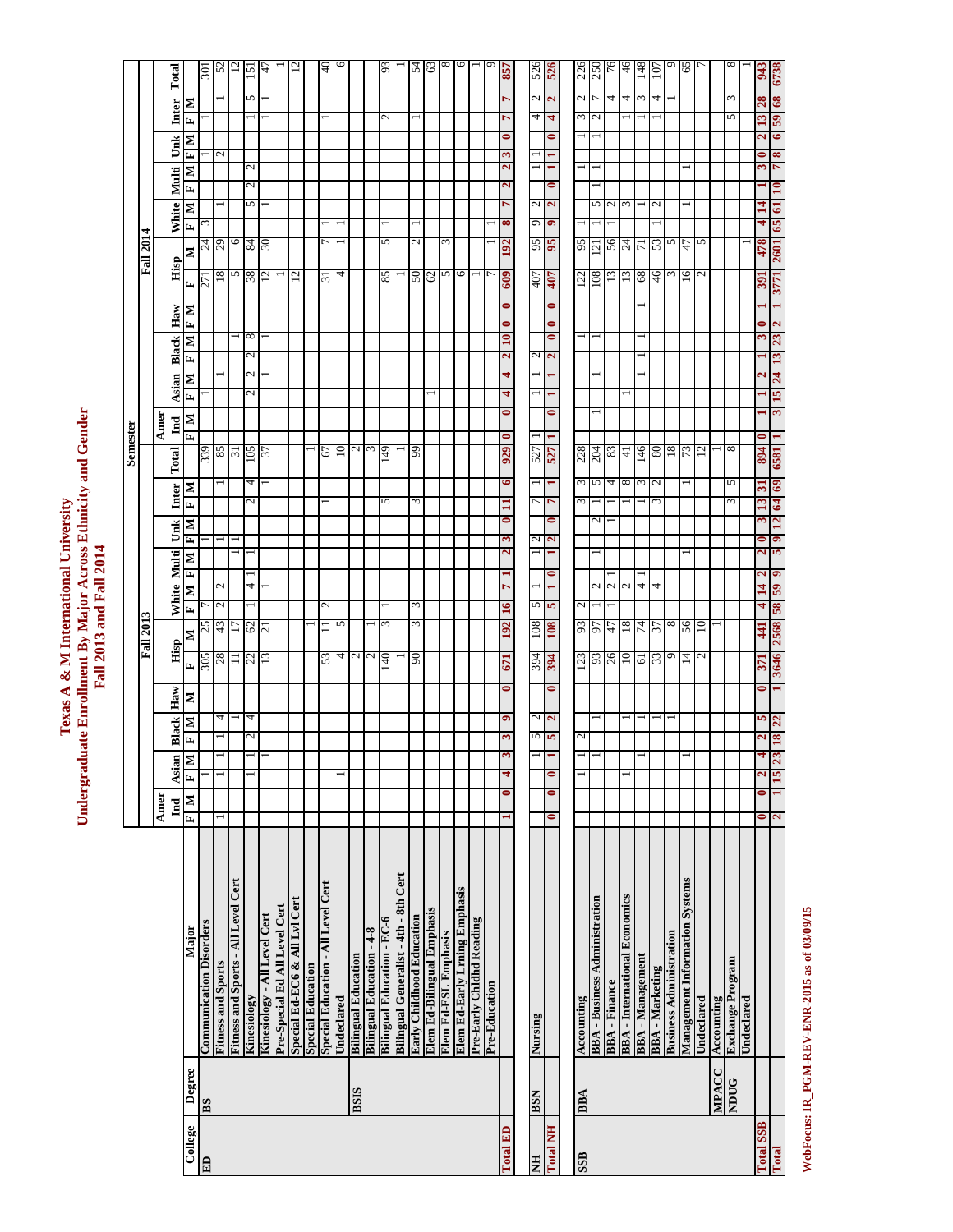# Texas A & M International University<br>First-Time-in-College Retention By College, Degree and Major<br>Fall 2010 to Fall 2013 **First-Time-in-College Retention By College, Degree and Major Texas A & M International University Fall 2010 to Fall 2013**

|                                        |                 | <b>Fall 2010</b> |                     |                   | <b>Fall 2011</b>  | Semester     |                 | <b>Fall 2012</b> |          |                          | <b>Fall 2013</b>  |        |
|----------------------------------------|-----------------|------------------|---------------------|-------------------|-------------------|--------------|-----------------|------------------|----------|--------------------------|-------------------|--------|
|                                        | FTIC            | <b>Cnt Ret</b>   |                     |                   | <b>Cnt Ret</b>    |              | FTIC            | <b>Cnt Ret</b>   |          | FTIC                     | <b>Cnt Ret</b>    |        |
| Major                                  | $\overline{c}$  | Next Fall        | %Ret                | FTIC Cnt          | Next Fall         | %Ret         | $\overline{c}$  | Next Fall        | $\%$ Ret | Cnt                      | Next Fall         | %Ret   |
| Art                                    |                 | $\circ$          | 54.55               |                   | ∞                 | 72.73        | 15              | ᡡ                | 60.00    | ${}^{\circ}$             | ∘                 | 75.00  |
| Art - All Level Cert                   |                 |                  |                     |                   |                   |              | $\epsilon$      | $\epsilon$       | 100.00   | $\circ$                  | ७                 | 100.00 |
| Biology                                | 51              | 38               | 74.51               | 23                | 15                | 65.22        | 4               | 4                | 100.00   | $\sigma$                 |                   | 77.78  |
| Biology - Secondary Cert               |                 |                  | 100.00              |                   |                   | 100.00       |                 |                  |          |                          |                   |        |
| Communication                          |                 | $\epsilon$       | 76.47               | $\overline{16}$   |                   | <b>SL'89</b> | 17              | $\omega$         | 76.47    |                          | $\omega$          | 76.47  |
| <b>Criminal Justice</b>                |                 |                  |                     |                   |                   |              |                 |                  |          |                          | 0                 | S      |
| English                                | ${}^{\circ}$    | 4                | 50.00               | 4                 | 4                 | 100.00       | $10 \,$         | $^{\circ}$       | 80.00    |                          | $\circ$           | 85.71  |
| English - Secondary Cert               |                 | 4                | 57.14               | $\mathcal{L}$     | $\sim$            | 100.00       | $\sim$          |                  | 00.001   | $\mathbf{C}$             | $\mathcal{L}$     | 100.00 |
| <b>History</b>                         | $\circ$         | $\sim$           | 83.33               | 4                 | $\epsilon$        | 00'\$2       | $\infty$        | 5                | 62.50    |                          |                   | 63.64  |
| <b>History - Secondary Cert</b>        | S               | 4                | 80.00               | $\mathbf{c}$      | $\mathbf{\Omega}$ | 100.00       | 4               | 4                | 100.00   | 5                        | 4                 | 80.00  |
| Mathematics                            |                 | $\frac{1}{2}$    | $\overline{71.43}$  | S                 | 4                 | 80.08        | $\epsilon$      | $\omega$         | 100.00   | $\mathcal{L}$            | $\mathbf{\Omega}$ | 100.00 |
| Mathematics - Secondary Cert           | $\overline{10}$ |                  | 70.00               | 9                 | 4                 | 66.67        |                 | 4                | 57.14    | G                        | $\infty$          | 88.89  |
| Music                                  | 5               | 4                | 80.00               | $\epsilon$        |                   | 33.33        | 4               | $\omega$         | 75.00    | $\omega$                 |                   | 33.33  |
| <b>Physical Science</b>                | $\circ$         | $\sim$ $\infty$  | 33.33               | $\omega$          |                   | 33.33        |                 | 4                | 57.14    |                          |                   |        |
| <b>Political Science</b>               | $\sigma$        |                  | 88.89               | 12                | $\equiv$          | 91.67        | $\overline{17}$ | 13               | 76.47    | $10 \,$                  | $\Xi$             | 100.00 |
| Psychology                             | 52              | 55               | 63.46               | 51                | 32                | 62.75        | 56              | 57               | 66.07    | 48                       | 38                | 79.17  |
| Sociology                              | $\mathbf{C}$    |                  | 00:05               | 4                 | $\mathcal{L}$     | 50.00        | 4               |                  | 75.00    |                          |                   | 100.00 |
| Spanish                                |                 |                  |                     |                   |                   |              |                 |                  |          | $\mathbf{C}$             | $\mathcal{L}$     | 100.00 |
| Spanish - Secondary Cert               | $\mathcal{L}$   | $\mathbf{c}$     | 100.00              | $\mathbf{\Omega}$ |                   | 00:05        |                 |                  | 100.00   |                          |                   |        |
| Undeclared                             | 87              | 81               | 64.29               | 63                | $\epsilon$        | 84.62        | 33              | 63               | 85'82    | 25                       | 22                | 59.46  |
| Composite                              |                 |                  | 00.001              |                   | 0                 | 80.          |                 |                  |          |                          |                   |        |
| Music                                  |                 | $\circ$          | .00.                |                   |                   | 00.001       | $\epsilon$      |                  | 33.33    |                          | 0                 | S      |
| Music - All Level Cert                 | $^{\circ}$      | $\circ$          | 75.00               | $\overline{c}$    | $^{\circ}$        | 66.67        | $\overline{ }$  | n                | 71.43    | Ō                        | 0                 | 66.67  |
| Biology                                | 58              | 63               | 67.24               | 93                | 69                | 74.19        | 22              | 100              | 81.97    |                          | 66                | 80.18  |
| Chemistry                              |                 | $\overline{c}$   | 65.04               | $\overline{c}$    | $\overline{10}$   | 83.33        | G               | 5                | 55.56    |                          |                   | 100.00 |
| <b>Environmental Science</b>           |                 |                  | 100.00              |                   | $\circ$           | 00           | $\sim$          |                  | 50.00    |                          |                   |        |
| Mathematics                            |                 |                  |                     |                   |                   |              | $\mathbf{c}$    |                  | 100.00   |                          |                   | 100.00 |
| Pre-Engineering                        | 24              | 36               | 66.67               | $\Im$             | 19                | 63.33        | 49              | 39               | 65.64    | 45                       | 35                | 77.78  |
| Science - Secondary Cert               |                 |                  |                     |                   |                   |              | N               |                  | 100.00   |                          |                   |        |
| <b>Social Studies - Secondary Cert</b> | ς               | $\epsilon$       | 100.00              |                   |                   |              |                 |                  |          |                          |                   |        |
| <b>Systems Engineering</b>             |                 | $\overline{c}$   | 54.55               | 5                 | 5                 | 100.00       | Ξ               | 12               | 70.59    | 23                       |                   | 73.91  |
| Undeclared                             | $\frac{22}{85}$ | 18               | 62.07               | 10                | 6                 | 60.00        | 5               | ω                | 60.00    | $\overline{\mathcal{L}}$ | $\Box$            | 70.83  |
| <b>Criminal Justice</b>                |                 | 58               | 68.24               | 76                | 51                | 67.11        | 86              | 8                | 69.7     | 105                      | 73                | 69.52  |
| Mathematics - 4th - 8th Cert           |                 |                  |                     |                   |                   |              |                 |                  | 100.00   | N                        |                   | 50.00  |
| Science - 4th - 8th Cert               |                 |                  | $\frac{1}{100}$ .00 |                   |                   | 100.00       |                 |                  | 100.00   |                          |                   |        |
|                                        | <b>207</b>      | 342              | 67.46               | 430               | 305               | 70.93        | 521             | 387              | 74.28    | 512                      | 388               | 75.78  |
|                                        |                 |                  |                     |                   |                   |              |                 |                  |          |                          |                   |        |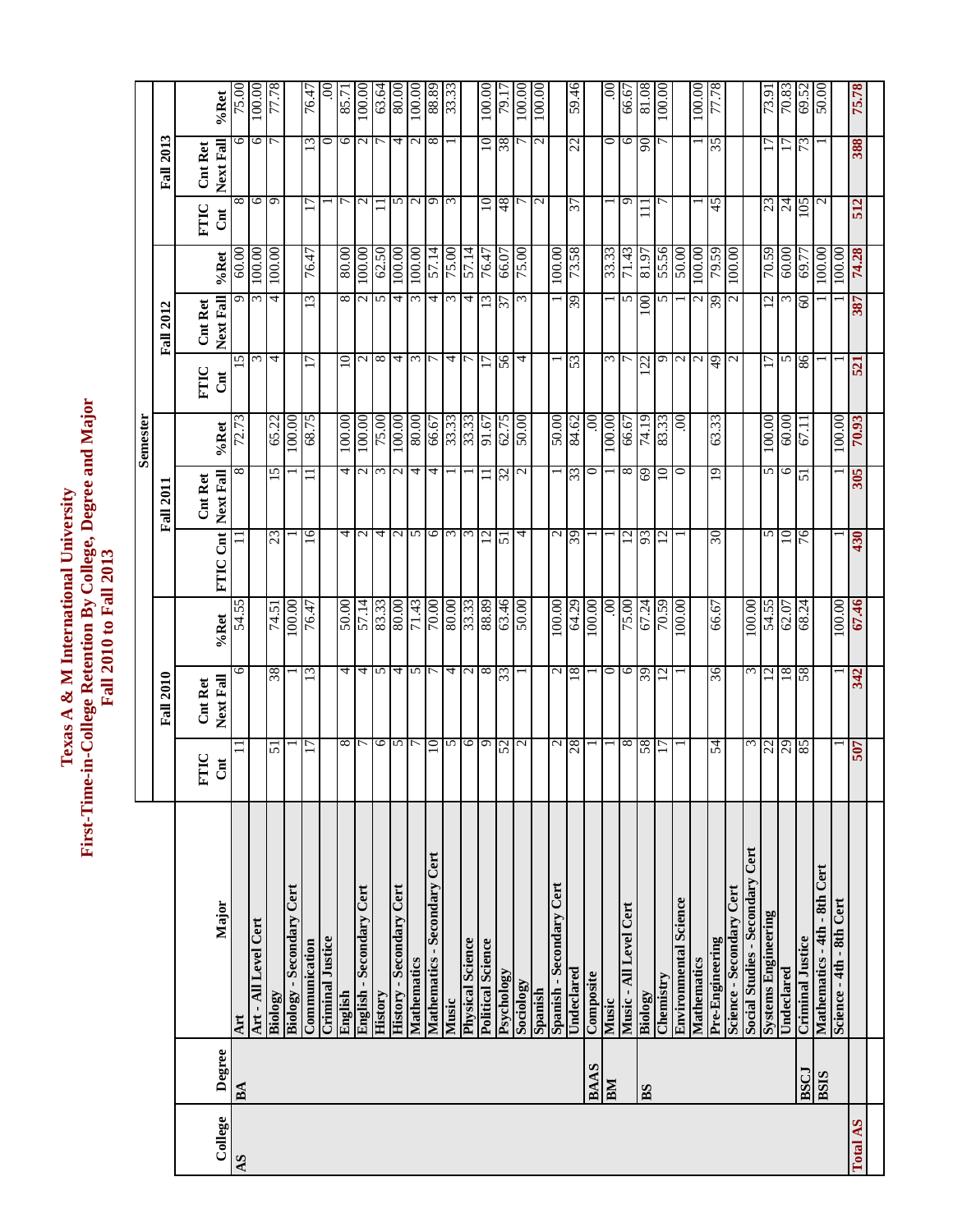Texas A & M International University<br>First-Time-in-College Retention By College, Degree and Major<br>Fall 2010 to Fall 2013 **First-Time-in-College Retention By College, Degree and Major Texas A & M International University Fall 2010 to Fall 2013**

|                  |                |                                       |                 |                  |         |                 |                  | Semester |                |                  |        |                |                  |        |
|------------------|----------------|---------------------------------------|-----------------|------------------|---------|-----------------|------------------|----------|----------------|------------------|--------|----------------|------------------|--------|
|                  |                |                                       |                 | <b>Fall 2010</b> |         |                 | <b>Fall 2011</b> |          |                | <b>Fall 2012</b> |        |                | <b>Fall 2013</b> |        |
|                  |                |                                       | FTIC            | Cnt Ret          |         |                 | Cnt Ret          |          | FTIC           | Cnt Ret          |        | FTIC           | <b>Cnt Ret</b>   |        |
| College          | Degree         | Major                                 | Cnt             | Next Fall        | %Ret    | FTIC Cnt        | Next Fall        | %Ret     | Cnt            | Next Fall        | %Ret   | <b>Jul</b>     | Next Fall        | %Ret   |
| ED               | B <sub>S</sub> | <b>Communication Disorders</b>        | 28              | $\overline{c}$   | 85.7    | 29              | $\sim$           | 72.4     | 29             | $\overline{c}$   | 82.76  | 20             | 16               | 80.00  |
|                  |                | <b>Fitness and Sports</b>             | $\overline{16}$ | O                | 56.25   | $\Xi$           | 6                | 60.00    |                |                  |        |                |                  |        |
|                  |                | Fitness and Sports - All Level Cert   | 18              | $\overline{13}$  | 72.22   | 19              | $\overline{16}$  | 84.21    |                |                  |        |                |                  |        |
|                  |                | Kinesiology                           |                 |                  |         |                 |                  |          |                | 6                | 54.55  | $\overline{z}$ | 19               | 79.1   |
|                  |                | Kinesiology - All Level Cert          |                 |                  |         |                 |                  |          |                | 5                | 45.45  | ७              | 6                | 100.00 |
|                  |                | <b>Special Education</b>              |                 | ⊂                | $.00\,$ |                 |                  |          |                |                  |        |                |                  | 100.00 |
|                  |                | Special Education - All Level Cert    | 5               | ω                | 60.00   |                 |                  |          |                | 0                | 8      | 9              | ω                | 50.00  |
|                  |                | Undeclared                            | 4               | $\mathcal{L}$    | 50.00   |                 |                  | 100.00   | ᡡ              |                  | 77.78  |                | 4                | 57.14  |
|                  | <b>BSIS</b>    | <b>Bilingual Education</b>            |                 |                  | 100.00  |                 |                  | 100.00   |                |                  |        |                |                  |        |
|                  |                | <b>Bilingual Education - 4-8</b>      | 4               | N                | 50.00   |                 |                  |          | N              |                  | 50.00  |                |                  | 100.00 |
|                  |                | <b>Bilingual Education - EC-6</b>     | $\infty$        | 4                | 50.00   | 4               | 2                | 50.00    | $\epsilon$     | ξ                | 100.00 | 4              | 4                | 100.00 |
|                  |                | Early Childhood Education             | 38              | 25               | 65.79   | 4               | $\bar{\omega}$   | 85.71    | $\overline{6}$ |                  | 62.50  | W              | $\supseteq$      | 76.92  |
|                  | <b>NDUG</b>    | Undeclared                            |                 |                  |         |                 |                  | 100.00   |                |                  |        |                |                  |        |
| <b>Total ED</b>  |                |                                       | 123             | 83               | 67.48   | $\mathcal{L}$   | $\mathbf{S}$     | 75.95    | 82             | 56               | 68.29  | 82             | $\mathbf{A}$     | 78.05  |
|                  |                |                                       |                 |                  |         |                 |                  |          |                |                  |        |                |                  |        |
| E                | <b>NSH</b>     | Nursing                               | 118             | 74               | 62.71   | 83              | 8                | 72.29    | Ξ              | 79               | 71.17  | 113            | 86               | 76.1   |
| <b>Total NH</b>  |                |                                       | 118             | 74               | 62.71   | 83              | ತಿ               | 72.29    | 目              | $\mathfrak{p}$   | 71.17  | 113            | 86               | 76.11  |
|                  |                |                                       |                 |                  |         |                 |                  |          |                |                  |        |                |                  |        |
| <b>SSB</b>       | <b>BBA</b>     | Accounting                            | 26              | 20               | 76.92   | 27              | 18               | 66.67    | 25             | $\overline{c}$   | 84.00  | 27             | 19               | 70.37  |
|                  |                | - Business Administration<br>BBA      |                 | っ                | S       | 72              |                  | 77.27    | $\frac{1}{4}$  | 35               | 85.37  | 37             | 28               | 75.68  |
|                  |                | <b>BBA-Finance</b>                    |                 | 6                | 85.71   | Ō               | 8                | 88.89    | ∘              | 4                | 66.67  | Ō              | ∘                | 66.67  |
|                  |                | <b>BBA</b> - International Economics  | 4               | 3                | 75.00   | ┌               | 5                | 71.43    | $\circ$        | 3                | 50.00  | $\epsilon$     |                  | 33.33  |
|                  |                | <b>BBA</b> - Management               | 12              | $\overline{2}$   | 00.00   | $\overline{12}$ | 7                | 58.33    | 10             |                  | 00:04  | 19             | $\vec{r}$        | 73.68  |
|                  |                | <b>BBA-Marketing</b>                  | $\overline{c}$  |                  | 58.33   | ∞               | 6                | 00'\$2   | Ō              | 8                | 68.88  | $\overline{c}$ |                  | 91.67  |
|                  |                | <b>Business Administration</b>        | 42              | 25               | 59.52   | ξ               |                  | 84.62    | 4              | $\epsilon$       | 75.00  |                |                  | 100.00 |
|                  |                | <b>Management Information Systems</b> | 4               | 4                | 00.001  | ω               | N                | 66.67    |                | 4                | 57.14  |                |                  | 63.64  |
|                  |                | Undeclared                            | 10              | ഐ                | 90.00   |                 |                  | 100.00   | 15             | ≘                | 66.67  | 5              | 2                | 40.00  |
| <b>Total SSB</b> |                |                                       | 118             | 86               | 72.88   | 102             | 75               | 73.53    | 123            | 95               | 77.24  | 124            | 89               | 71.77  |
| Total            |                |                                       | 866             | <b>S85</b>       | 67.55   | 694             | 500              | 72.05    | 837            | 617              | 73.72  | 831            | 627              | 75.45  |

WebFocus: IR\_PGM-REV-RET-2013 as of 03/09/15 **WebFocus: IR\_PGM-REV-RET-2013 as of 03/09/15**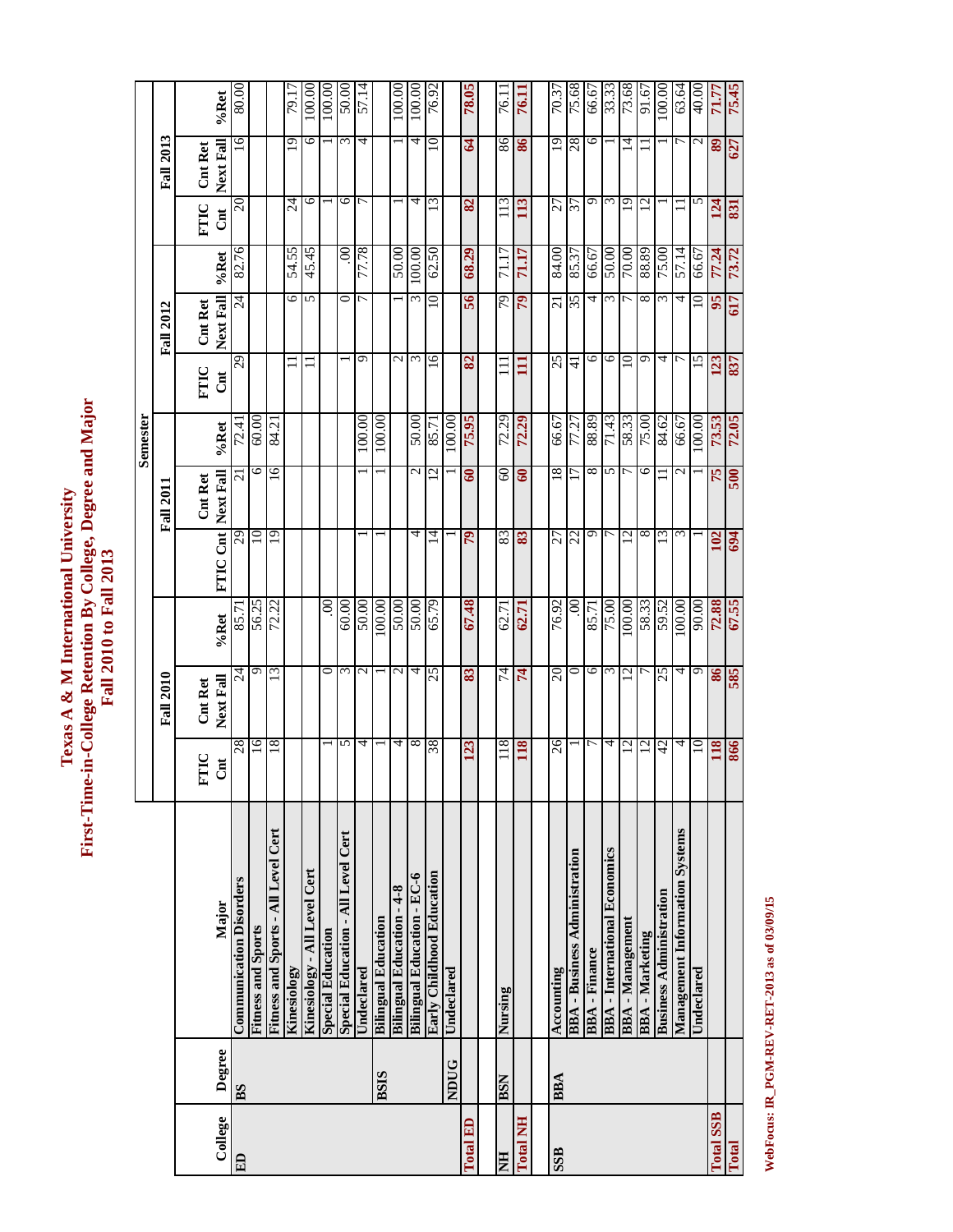### **Texas A & M International University First-Time-in-College Graduation Rates By College, Degree and Major Fall 2005 and Fall 2006**

|                        |               |                                                   | <b>Semester</b>                      |          |        |        |                 |                    |                 |                    |
|------------------------|---------------|---------------------------------------------------|--------------------------------------|----------|--------|--------|-----------------|--------------------|-----------------|--------------------|
|                        |               |                                                   | <b>Fall 2005</b><br><b>Fall 2006</b> |          |        |        |                 |                    |                 |                    |
|                        |               |                                                   | <b>FTIC</b>                          | 4th Yr   | 5th Yr | 6th Yr | <b>FTIC</b>     | 4th Yr             | 5th Yr          | 6th Yr             |
| College                | <b>Degree</b> | <b>Major</b>                                      | Count                                | Rate     | Rate   | Rate   | Count           | Rate               | Rate            | Rate               |
|                        |               | Art                                               |                                      | .00      | .00    | .00    | 3               | .00                | 33.33           | 33.33              |
| $\mathbf{A}\mathbf{S}$ | <b>BA</b>     | <b>Art - All Level Cert</b>                       |                                      | 100.00   | 100.00 | 100.00 | 1               | .00                | .00             | .00                |
|                        |               |                                                   |                                      |          |        |        |                 | 20.00              | 40.00           | 40.00              |
|                        |               | <b>Biology</b><br><b>Biology - Secondary Cert</b> | 15                                   | 33.33    | 40.00  | 53.33  | 10              |                    |                 |                    |
|                        |               | Communication                                     | 9                                    |          | 44.44  | 44.44  | 19              | .00<br>10.53       | 100.00<br>15.79 | 100.00<br>31.58    |
|                        |               |                                                   |                                      | 33.33    |        |        |                 |                    |                 |                    |
|                        |               | <b>English</b>                                    |                                      | 28.57    | 42.86  | 57.14  | 5               | 80.00              | 80.00           | 80.00              |
|                        |               | <b>English - Secondary Cert</b>                   |                                      |          |        |        | 3               | 66.67              | 100.00          | 100.00             |
|                        |               | <b>History</b>                                    | 5                                    | 40.00    | 40.00  | 40.00  | 4               | 25.00              | 25.00           | 25.00              |
|                        |               | <b>History - Secondary Cert</b>                   |                                      |          |        |        | $\overline{c}$  | .00                | .00             | .00                |
|                        |               | <b>Latin American Studies</b>                     |                                      |          |        |        | 1               | .00                | 100.00          | 100.00             |
|                        |               | <b>Mathematics</b>                                | 5                                    | 20.00    | 40.00  | 60.00  | $\overline{2}$  | .00                | .00             | .00                |
|                        |               | <b>Mathematics - Secondary Cert</b>               | 5                                    | .00      | 20.00  | 40.00  | $\overline{4}$  | .00                | 25.00           | 25.00              |
|                        |               | <b>Music</b>                                      |                                      | .00      | .00    | .00    | 6               | .00                | 16.67           | 16.67              |
|                        |               | <b>Physical Science</b>                           | $\overline{22}$                      | 4.55     | 13.64  | 18.18  | $\overline{26}$ | .00                | 7.69            | 15.38              |
|                        |               | <b>Political Science</b>                          | 10                                   | 30.00    | 50.00  | 60.00  | 17              | 23.53              | 47.06           | 64.71              |
|                        |               | <b>Psychology</b>                                 | 25                                   | 28.00    | 36.00  | 36.00  | 26              | 23.08              | 42.31           | 42.31              |
|                        |               | Sociology                                         |                                      | .00      | .00    | .00    | 2               | .00                | .00             | 50.00              |
|                        |               | Spanish                                           |                                      |          |        |        | 1               | .00                | .00             | .00                |
|                        |               | <b>Spanish - Secondary Cert</b>                   |                                      |          |        |        |                 | .00                | .00             | .00                |
|                        |               | <b>Undeclared</b>                                 | 48                                   | 6.25     | 18.75  | 25.00  | 106             | 5.66               | 20.75           | 28.30              |
|                        | <b>BAAS</b>   | Composite                                         | 4                                    | 25.00    | 25.00  | 25.00  | 2               | $\overline{50.00}$ | 50.00           | $\overline{50.00}$ |
|                        | <b>BM</b>     | <b>Music</b>                                      |                                      |          |        |        | 5               | .00                | .00             | 20.00              |
|                        |               | <b>Music - All Level Cert</b>                     |                                      | .00      | .00    | .00.   | 9               | .00                | 22.22           | 22.22              |
|                        | <b>BS</b>     | <b>Biology</b>                                    | 37                                   | 29.73    | 43.24  | 56.76  | 43              | 37.21              | 41.86           | 46.51              |
|                        |               | <b>Chemistry</b>                                  | 5                                    | 20.00    | 40.00  | 40.00  | 5               | .00                | .00             | .00                |
|                        |               | <b>Environmental Science</b>                      |                                      |          |        |        |                 | .00                | 100.00          | 100.00             |
|                        |               | <b>Undeclared</b>                                 |                                      | .00      | .00    | .00    | 5               | .00                | .00             | .00                |
|                        | <b>BSCJ</b>   | <b>Criminal Justice</b>                           | 27                                   | 22.22    | 44.44  | 48.15  | 59              | 13.56              | 22.03           | 32.20              |
|                        | <b>BSIS</b>   | <b>Mathematics - 4th - 8th Cert</b>               |                                      | $_{.00}$ | .00    | 100.00 | 2               | $_{.00}$           | $_{.00}$        | .00                |
|                        | <b>BSW</b>    | <b>Social Work</b>                                |                                      | .00      | .00    | .00    | 1               | .00                | .00             | .00                |
|                        | <b>NDUG</b>   | <b>Undeclared</b>                                 | 10                                   | .00      | 20.00  | 20.00  | 10              | .00                | 20.00           | 20.00              |
| <b>Total AS</b>        |               |                                                   | 247                                  | 19.03    | 31.58  | 38.46  | 382             | 13.61              | 26.18           | 32.98              |
|                        |               |                                                   |                                      |          |        |        |                 |                    |                 |                    |
|                        |               | <b>Early Childhood Education</b>                  |                                      | .00      | .00    | .00    |                 |                    |                 |                    |
|                        |               | <b>Fitness and Sports</b>                         | 3                                    | 33.33    | 66.67  | 66.67  | 1               | .00                | .00             | .00                |
|                        |               | <b>Fitness and Sports - All Level Cert</b>        | 9                                    | .00      | .00    | .00    | 20              | 10.00              | 40.00           | 45.00              |
|                        |               | <b>Special Education</b>                          |                                      |          |        |        | 1               | .00                | .00             | .00                |
|                        |               | <b>Special Education - All Level Cert</b>         |                                      | $_{.00}$ | .00    | .00    | 3               | 33.33              | 33.33           | 33.33              |
|                        | <b>BS</b>     | <b>Undeclared</b>                                 |                                      | 33.33    | 33.33  | 33.33  | $\overline{4}$  | .00                | 25.00           | 25.00              |
|                        |               | <b>Bilingual Generalist - 4th - 8th Cert</b>      |                                      | 100.00   | 100.00 | 100.00 | $\overline{2}$  | 50.00              | 50.00           | 50.00              |
| <b>ED</b>              | <b>BSIS</b>   | <b>Early Childhood Education</b>                  | 31                                   | 32.26    | 51.61  | 58.06  | 54              | 31.48              | 51.85           | 62.96              |
| <b>Total ED</b>        |               |                                                   | 49                                   | 26.53    | 40.82  | 44.90  | 85              | 24.71              | 45.88           | 54.12              |
|                        |               |                                                   |                                      |          |        |        |                 |                    |                 |                    |
| GU                     | BA            | <b>Undeclared</b>                                 | 20                                   | $.00\,$  | 5.00   | 15.00  |                 |                    |                 |                    |
| <b>Total GU</b>        |               |                                                   | 20                                   | .00      | 5.00   | 15.00  | $\bf{0}$        | .00                | .00.            | .00                |
|                        |               |                                                   |                                      |          |        |        |                 |                    |                 |                    |
| N <sub>H</sub>         | <b>BSN</b>    | <b>Nursing</b>                                    | 29                                   | 10.34    | 34.48  | 41.38  | 47              | 21.28              | 31.91           | 36.17              |
| <b>Total NH</b>        |               |                                                   | 29                                   | 10.34    | 34.48  | 41.38  | 47              | 21.28              | 31.91           | 36.17              |
|                        |               |                                                   |                                      |          |        |        |                 |                    |                 |                    |
| <b>SSB</b>             | <b>BBA</b>    | <b>Accounting</b>                                 | 10                                   | 50.00    | 70.00  | 70.00  | 21              | 47.62              | 61.90           | 71.43              |
|                        |               | <b>BBA</b> - Business Administration              | 40                                   | 17.50    | 32.50  | 37.50  | $\overline{27}$ | 14.81              | 33.33           | 44.44              |
|                        |               | <b>BBA</b> - Finance                              | $\mathbf{2}$                         | .00      | .00    | 50.00  | 3               | 66.67              | 66.67           | 66.67              |
|                        |               | <b>BBA</b> - International Economics              | 3                                    | 33.33    | 33.33  | 33.33  | 3               | .00                | 33.33           | 33.33              |
|                        |               | <b>BBA</b> - Management                           | 5                                    | 40.00    | 40.00  | 40.00  | 14              | 28.57              | 28.57           | 35.71              |
|                        |               | <b>BBA</b> - Marketing                            | 5                                    | 60.00    | 80.00  | 80.00  | $\overline{7}$  | 42.86              | 42.86           | 42.86              |
|                        |               | <b>Business Administration</b>                    |                                      |          |        |        | 22              | 27.27              | 40.91           | 45.45              |
|                        |               | <b>Management Information Systems</b>             | 19                                   | 21.05    | 42.11  | 42.11  | 18              | 11.11              | 33.33           | 33.33              |
|                        |               | <b>Undeclared</b>                                 | $\overline{4}$                       | 25.00    | 50.00  | 50.00  | 10              | 10.00              | 10.00           | 10.00              |
| <b>Total SSB</b>       |               |                                                   | 88                                   | 26.14    | 42.05  | 45.45  | 125             | 25.60              | 38.40           | 44.00              |
| <b>Total</b>           |               |                                                   | 433                                  | 19.86    | 33.72  | 39.72  | 639             | 18.00              | 31.61           | 38.18              |
|                        |               |                                                   |                                      |          |        |        |                 |                    |                 |                    |

**WebFocus: IR\_UG\_PGM-REV-GR-RATES-2015 as of 03/09/15**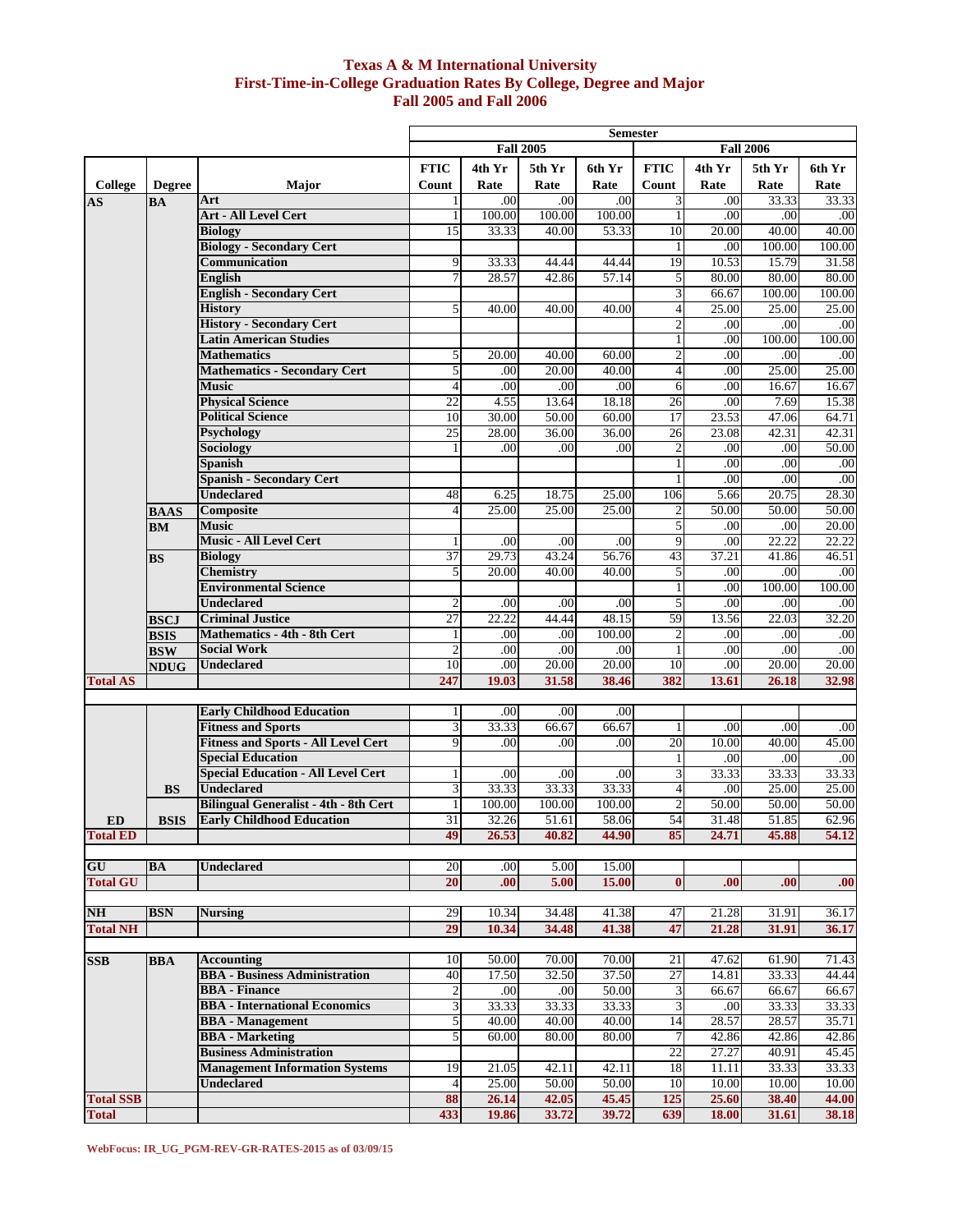### **Fall 2007 and Fall 2008 Texas A & M International University First-Time-in-College Graduation Rates By College, Degree and Major**

|                      |                            |                                                                                         | <b>Semester</b>                      |                 |                |                |                      |                   |                  |                   |
|----------------------|----------------------------|-----------------------------------------------------------------------------------------|--------------------------------------|-----------------|----------------|----------------|----------------------|-------------------|------------------|-------------------|
|                      |                            |                                                                                         | <b>Fall 2007</b><br><b>Fall 2008</b> |                 |                |                |                      |                   |                  |                   |
|                      |                            |                                                                                         | <b>FTIC</b>                          | 4th Yr<br>Rate  | 5th Yr<br>Rate | 6th Yr<br>Rate | <b>FTIC</b><br>Count | 4th Yr<br>Rate    | 5th Yr<br>Rate   | 6th Yr<br>Rate    |
| <b>College</b><br>AS | <b>Degree</b><br><b>BA</b> | Major<br>Art                                                                            | Count<br>3                           | .00             | 33.33          | 33.33          | 2                    | .00               | 50.00            | 50.00             |
|                      |                            | <b>Art - All Level Cert</b>                                                             |                                      |                 |                |                | $\mathbf{1}$         | .00               | .00              | .00               |
|                      |                            | <b>Biology</b>                                                                          | 14                                   | 42.86           | 57.14          | 64.29          | 11                   | 9.09              | 27.27            | 36.36             |
|                      |                            | <b>Biology - Secondary Cert</b>                                                         | $\overline{2}$                       | 50.00           | 50.00          | 50.00          | 1                    | .00               | .00              | .00               |
|                      |                            | Communication                                                                           | 11                                   | 36.36           | 45.45          | 54.55          | 10                   | 10.00             | 30.00            | 40.00             |
|                      |                            | <b>English</b>                                                                          | $\overline{2}$                       | 50.00           | 50.00          | 50.00          | 8                    | 37.50             | 50.00            | 50.00             |
|                      |                            | <b>English - Secondary Cert</b>                                                         | 5                                    | 20.00           | 20.00          | 40.00          | 3                    | .00               | $_{.00}$         | 33.33             |
|                      |                            | <b>History</b>                                                                          | $\overline{c}$                       | 100.00          | 100.00         | 100.00         | 3                    | .00               | .00              | 33.33             |
|                      |                            | <b>History - Secondary Cert</b>                                                         | 5                                    | 20.00           | 40.00          | 40.00          | $\overline{c}$       | 50.00             | 50.00            | 50.00             |
|                      |                            | <b>Mathematics</b>                                                                      | 8                                    | 25.00           | 37.50          | 37.50          | 8                    | 12.50             | 25.00            | 50.00             |
|                      |                            | <b>Mathematics - Secondary Cert</b>                                                     | 7                                    | $\overline{00}$ | 14.29          | 14.29          | 4                    | .00               | .00              | .00               |
|                      |                            | <b>Music</b>                                                                            | 3                                    | .00             | .00            | 33.33          | $\overline{c}$       | .00               | .00              | .00               |
|                      |                            | <b>Physical Science</b>                                                                 | 31                                   | 6.45            | 22.58          | 25.81          | 25                   | 4.00              | 24.00            | 32.00             |
|                      |                            | <b>Political Science</b>                                                                | 11<br>32                             | 45.45           | 63.64<br>46.88 | 72.73<br>50.00 | 13<br>27             | 15.38<br>29.63    | 38.46<br>48.15   | 38.46<br>59.26    |
|                      |                            | <b>Psychology</b><br>Sociology                                                          |                                      | 15.63           |                |                | $\overline{c}$       | .00               | 50.00            | 50.00             |
|                      |                            | <b>Spanish - Secondary Cert</b>                                                         |                                      | .00             | 100.00         | 100.00         |                      |                   |                  |                   |
|                      |                            | <b>Undeclared</b>                                                                       | 113                                  | 15.93           | 30.97          | 39.82          | 107                  | 11.21             | 23.36            | 29.91             |
|                      | <b>BAAS</b>                | Composite                                                                               |                                      |                 |                |                | 5                    | 20.00             | 40.00            | $\frac{40.00}{ }$ |
|                      | BM                         | Music                                                                                   |                                      | .00             | .00            | .00            | 3                    | .00               | .00              | .00               |
|                      |                            | <b>Music - All Level Cert</b>                                                           | 3                                    | .00             | 33.33          | 33.33          | 8                    | .00               | 25.00            | 50.00             |
|                      | <b>BS</b>                  | <b>Biology</b>                                                                          | 44                                   | 40.91           | 47.73          | 52.27          | 67                   | 26.87             | 50.75            | 55.22             |
|                      |                            | <b>Chemistry</b>                                                                        | 5                                    | .00             | 20.00          | 20.00          | 11                   | 45.45             | 54.55            | 54.55             |
|                      |                            | <b>Environmental Science</b>                                                            |                                      | .00             | .00            | .00            | 2                    | .00               | .00              | .00               |
|                      |                            | <b>Systems Engineering</b>                                                              |                                      |                 |                |                | 1                    | .00               | .00              | .00               |
|                      |                            | <b>Undeclared</b>                                                                       |                                      | $_{.00}$        | .00            | .00            | $\overline{c}$       | .00               | .00              | .00               |
|                      | <b>BSCJ</b>                | <b>Criminal Justice</b>                                                                 | 39                                   | 15.38           | 28.21          | 33.33          | 56                   | 10.71             | 25.00            | 30.36             |
|                      | <b>BSIS</b>                | Social Studies - 4th - 8th Cert                                                         |                                      | .00             | .00            | .00            |                      |                   |                  |                   |
|                      | <b>NDUG</b>                | Undeclared                                                                              | 8                                    | 12.50           | 25.00          | 37.50          | 6                    | .00               | .00              | .00               |
| <b>Total AS</b>      |                            |                                                                                         | 353                                  | 20.68           | 35.69          | 41.93          | 390                  | 15.38             | 31.28            | 37.95             |
|                      |                            | <b>Communication Disorders</b>                                                          |                                      |                 |                |                |                      |                   |                  |                   |
| <b>ED</b>            | <b>BS</b>                  | <b>Fitness and Sports</b>                                                               | 9                                    | .00             | 33.33          | 33.33          | 4<br>$\overline{c}$  | 75.00<br>50.00    | 100.00<br>100.00 | 100.00<br>100.00  |
|                      |                            |                                                                                         |                                      |                 |                |                |                      |                   |                  |                   |
|                      |                            | <b>Fitness and Sports - All Level Cert</b><br><b>Special Education - All Level Cert</b> | 16                                   | 18.75           | 18.75<br>40.00 | 25.00          | 14                   | 14.29             | 21.43            | 28.57             |
|                      |                            | <b>Undeclared</b>                                                                       | 5<br>16                              | 40.00<br>12.50  | 25.00          | 60.00<br>37.50 | 6<br>8               | 16.67<br>$_{.00}$ | 33.33<br>12.50   | 33.33<br>25.00    |
|                      | <b>BSIS</b>                | <b>Bilingual Generalist</b>                                                             | 3                                    | 33.33           | 100.00         | 100.00         |                      |                   |                  |                   |
|                      |                            | <b>Bilingual Generalist - 4th - 8th Cert</b>                                            | 11                                   | 45.45           | 63.64          | 63.64          | 3                    | .00               | $_{.00}$         | .00               |
|                      |                            | <b>Early Childhood Education</b>                                                        | 36                                   | 19.44           | 41.67          | 47.22          | $\overline{27}$      | 25.93             | 25.93            | 40.74             |
| <b>Total ED</b>      |                            |                                                                                         | 96                                   | 20.83           | 38.54          | 44.79          | 64                   | 21.88             | 29.69            | 39.06             |
|                      |                            |                                                                                         |                                      |                 |                |                |                      |                   |                  |                   |
| <b>NH</b>            | <b>BSN</b>                 | <b>Nursing</b>                                                                          | 63                                   | 17.46           | 33.33          | 38.10          | 70                   | 14.29             | 37.14            | 40.00             |
| <b>Total NH</b>      |                            |                                                                                         | 63                                   | 17.46           | 33.33          | 38.10          | 70                   | 14.29             | 37.14            | 40.00             |
|                      |                            |                                                                                         |                                      |                 |                |                |                      |                   |                  |                   |
| <b>SSB</b>           | <b>BBA</b>                 | <b>Accounting</b>                                                                       | 24                                   | 25.00           | 41.67          | 50.00          | 19                   | 15.79             | 31.58            | 52.63             |
|                      |                            | <b>BBA</b> - Business Administration                                                    | 49                                   | 26.53           | 38.78          | 42.86          | 51                   | 19.61             | 31.37            | 33.33             |
|                      |                            | <b>BBA</b> - Finance                                                                    | 3                                    | 33.33           | 33.33          | 33.33          | $\overline{4}$       | 50.00             | 100.00           | 100.00            |
|                      |                            | <b>BBA</b> - International Economics                                                    | 5                                    | .00             | 60.00          | 80.00          | $\overline{7}$       | 42.86             | 57.14            | 57.14             |
|                      |                            | <b>BBA</b> - Management                                                                 | 13                                   | 7.69            | 23.08          | 23.08          | 13                   | 23.08             | 46.15            | 61.54             |
|                      |                            | <b>BBA</b> - Marketing                                                                  | $\overline{4}$                       | 25.00           | 25.00          | 25.00          | 8                    | 12.50             | 12.50            | 37.50             |
|                      |                            | <b>Business Administration</b>                                                          | 3                                    | 66.67           | 66.67          | 66.67          | 6                    | .00               | 33.33            | 33.33             |
|                      |                            | <b>Management Information Systems</b>                                                   | 16                                   | 12.50           | 31.25          | 43.75          | 9                    | .00               | 33.33            | 33.33             |
|                      |                            | <b>Undeclared</b>                                                                       | $\overline{c}$                       | $.00\,$         | 50.00          | 50.00          | 2                    | .00               | 50.00            | 100.00            |
| <b>Total SSB</b>     |                            |                                                                                         | 119                                  | 21.85           | 37.82          | 43.70          | 119                  | 18.49             | 36.13            | 44.54             |
| <b>Total</b>         |                            |                                                                                         | 631                                  | 20.60           | 36.29          | 42.31          | 643                  | 16.49             | 32.66            | 39.50             |

**WebFocus: IR\_UG\_PGM-REV-GR-RATES-2015 as of 03/09/15**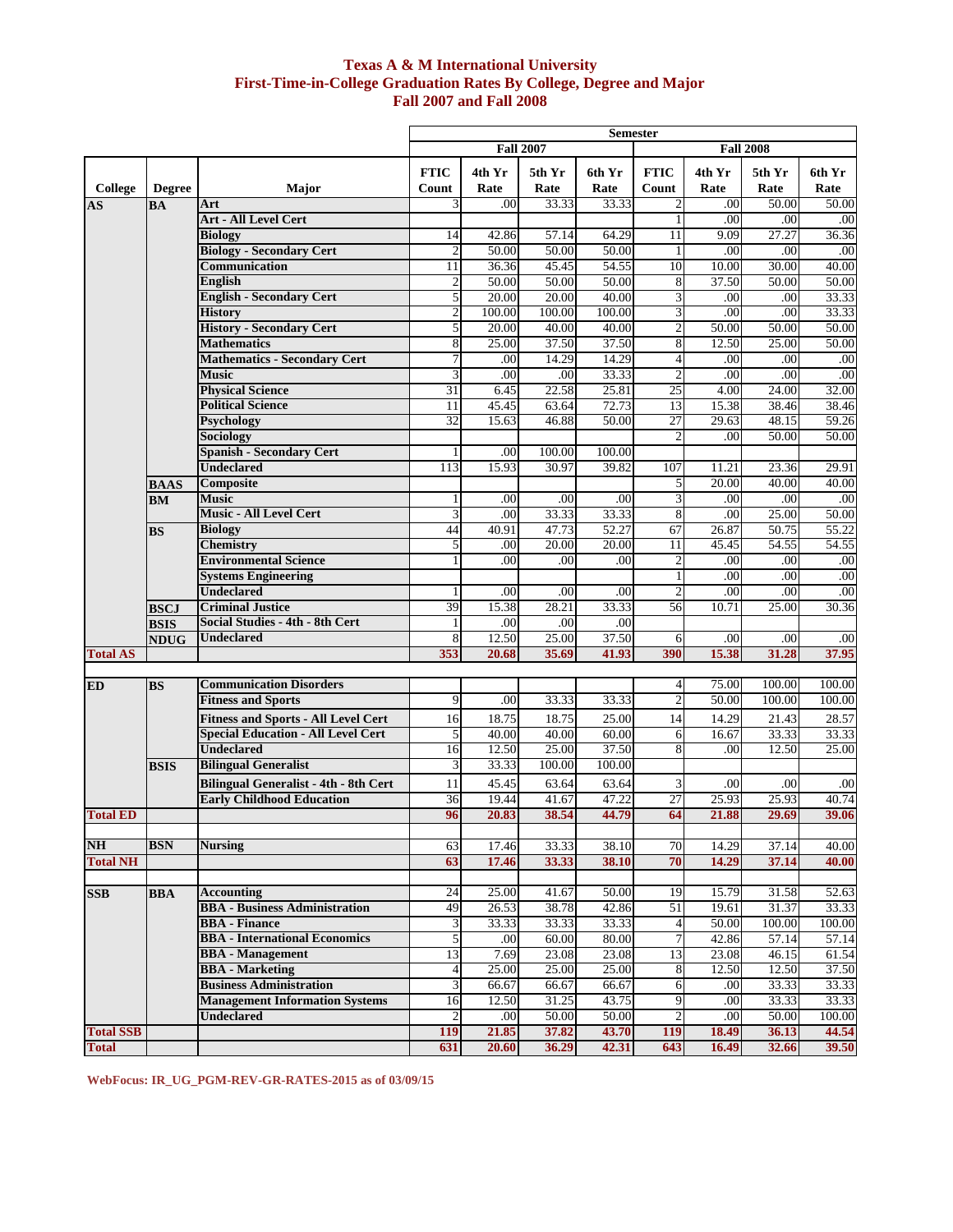# **Texas A & M Internatinal University Undergraduate Degrees Awarded by Fiscal Year FY 2010 - FY2014**

|                        |                                               | <b>Fiscal Year</b> |                  |           |                  |                  |  |
|------------------------|-----------------------------------------------|--------------------|------------------|-----------|------------------|------------------|--|
| Colg                   | <b>Degree</b>                                 | 2009-2010          | 2010-2011        | 2011-2012 | 2012-2013        | 2013-2014        |  |
| $\mathbf{A}\mathbf{S}$ | <b>BA</b> Art                                 | 8                  | 8                | 12        | 14               | 20               |  |
|                        | <b>BA Art - All Level Cert</b>                | $\Omega$           |                  |           |                  | 3                |  |
|                        | <b>BA Biology</b>                             |                    | 4                | 3         | 14               | 20               |  |
|                        | <b>BA Biology - Secondary Cert</b>            |                    |                  |           | $\theta$         | 1                |  |
|                        | <b>BA</b> Communication                       | 14                 | 21               | 24        | 17               | 32               |  |
|                        | <b>BA Criminal Justice</b>                    | $\Omega$           | $\Omega$         | $\theta$  | $\theta$         |                  |  |
|                        | <b>BA</b> English                             | 13                 | 11               | 11        | 27               | 24               |  |
|                        | <b>BA English - Secondary Cert</b>            | 8                  | 7                |           |                  | 6                |  |
|                        | <b>BA History</b>                             | 11                 | 9                | 16        | 15               | 21               |  |
|                        | <b>BA History - Secondary Cert</b>            | $\mathfrak{D}$     | $\mathbf{0}$     |           | 0                | 0                |  |
|                        | <b>BA</b> Mathematics                         |                    | $\overline{0}$   |           |                  | 13               |  |
|                        | <b>BA Mathematics - Secondary Cert</b>        | 5                  | 9                |           |                  | 6                |  |
|                        | <b>BA Multidisciplinary Studies</b>           | $\theta$           | $\mathbf{0}$     | 0         | 0                | 4                |  |
|                        | <b>BA</b> Music                               |                    |                  |           |                  | $\overline{c}$   |  |
|                        | BA Planning & Administration                  |                    |                  | 0         | $\theta$         | $\mathbf{0}$     |  |
|                        | <b>BA Political Science</b>                   | 16                 | 15               | 14        | 17               | 24               |  |
|                        | <b>BA Psychology</b>                          | 61                 | 65               | 69        | 77               | 112              |  |
|                        | <b>BA</b> Sociology                           | 8                  | 9                | 6         | 8                | 15               |  |
|                        | <b>BA</b> Spanish                             | 8                  | 5                | 13        | 18               | 32               |  |
|                        | <b>BA Spanish - Secondary Cert</b>            | $\mathcal{D}$      | $\overline{2}$   |           |                  | $\overline{c}$   |  |
|                        | <b>BAAS</b> Applied Arts & Sciences           |                    | 9                | 6         |                  | 5                |  |
|                        | <b>BM</b> Music                               | 6                  | 4                | 5         | 3                | $\overline{7}$   |  |
|                        | <b>BM Music - All Level Cert</b>              |                    | $\overline{2}$   | $\theta$  |                  | 3                |  |
|                        | <b>BS</b> Biology                             | 28                 | 34               | 34        | 42               | 40               |  |
|                        | <b>BS</b> Chemistry                           |                    |                  | 3         | 3                | 3                |  |
|                        | <b>BS</b> Criminal Justice                    | 66                 | 66               | 77        | 121              | 122              |  |
|                        | <b>BS</b> Environmental Science               | $\Omega$           | $\overline{2}$   |           |                  |                  |  |
|                        | <b>BS</b> Mathematics                         |                    |                  | 3         | $\theta$         | 3                |  |
|                        | <b>BS Science - Secondary Cert</b>            | $\Omega$           |                  |           | $\theta$         |                  |  |
|                        | BS Social Studies - 4th-8th Cert              |                    | $\overline{0}$   | $\Omega$  | $\theta$         | $\overline{0}$   |  |
|                        | <b>BS Social Studies - Secondary Cert</b>     | 5                  | 1                | 6         | $\overline{2}$   | 5                |  |
|                        | <b>BS</b> Social Work                         | 10                 | $\boldsymbol{0}$ | $\theta$  | $\overline{0}$   | $\overline{0}$   |  |
|                        | <b>BS</b> Sys Engineering                     |                    | $\overline{0}$   | 6         | 13               | 15               |  |
|                        | BSIS English, L Arts, Reading                 |                    | $\mathfrak{D}$   | 0         | $\boldsymbol{0}$ | $\boldsymbol{0}$ |  |
|                        | <b>BSIS Mathematics - 4th-8th Cert</b>        | 3                  | 9                | 11        | 4                | $\frac{2}{0}$    |  |
|                        | <b>BSIS Science - 4th-8th Cert</b>            | $\theta$           | $\theta$         |           |                  |                  |  |
| <b>Total AS</b>        |                                               | 295                | 307              | 348       | 417              | 545              |  |
|                        |                                               |                    |                  |           |                  |                  |  |
| ED                     | <b>BS Communication Sciences</b>              | 23                 | 51               | 48        | 73               | 64               |  |
|                        | <b>BS Fitness and Sports</b>                  | 19                 | 16               | 25        | 47               | 51               |  |
|                        | <b>BS Fitness and Sports - All Level Cert</b> | 13                 | 21               | 19        | 5                | $\boldsymbol{7}$ |  |
|                        | <b>BS</b> Special Education                   | 17                 | 14               | 19        | 9                | 13               |  |
|                        | <b>BSIS Bilingual Generalist</b>              | 3                  | $\mathbf{1}$     |           | $\overline{0}$   | $\mathbf{1}$     |  |
|                        | <b>BSIS Bilingual Generalist 4-8</b>          | $\mathbf{1}$       | $\boldsymbol{0}$ | $\theta$  |                  | 1                |  |
|                        | <b>BSIS Bilingual Generalist EC-6</b>         | $\overline{0}$     | 1                | 7         | 18               | 37               |  |
|                        | <b>BSIS Early Childhood</b>                   | 19                 | 16               | 21        | 4                | $\sqrt{5}$       |  |
|                        | <b>BSIS Early Childhood Bilingual</b>         | 137                | 105              | 76        | 15               | 13               |  |
|                        | <b>BSIS Early Childhood Reading</b>           | 14                 | 8                |           |                  | $\overline{4}$   |  |
| <b>Total ED</b>        |                                               | 246                | 233              | 223       | 174              | 196              |  |
|                        |                                               |                    |                  |           |                  |                  |  |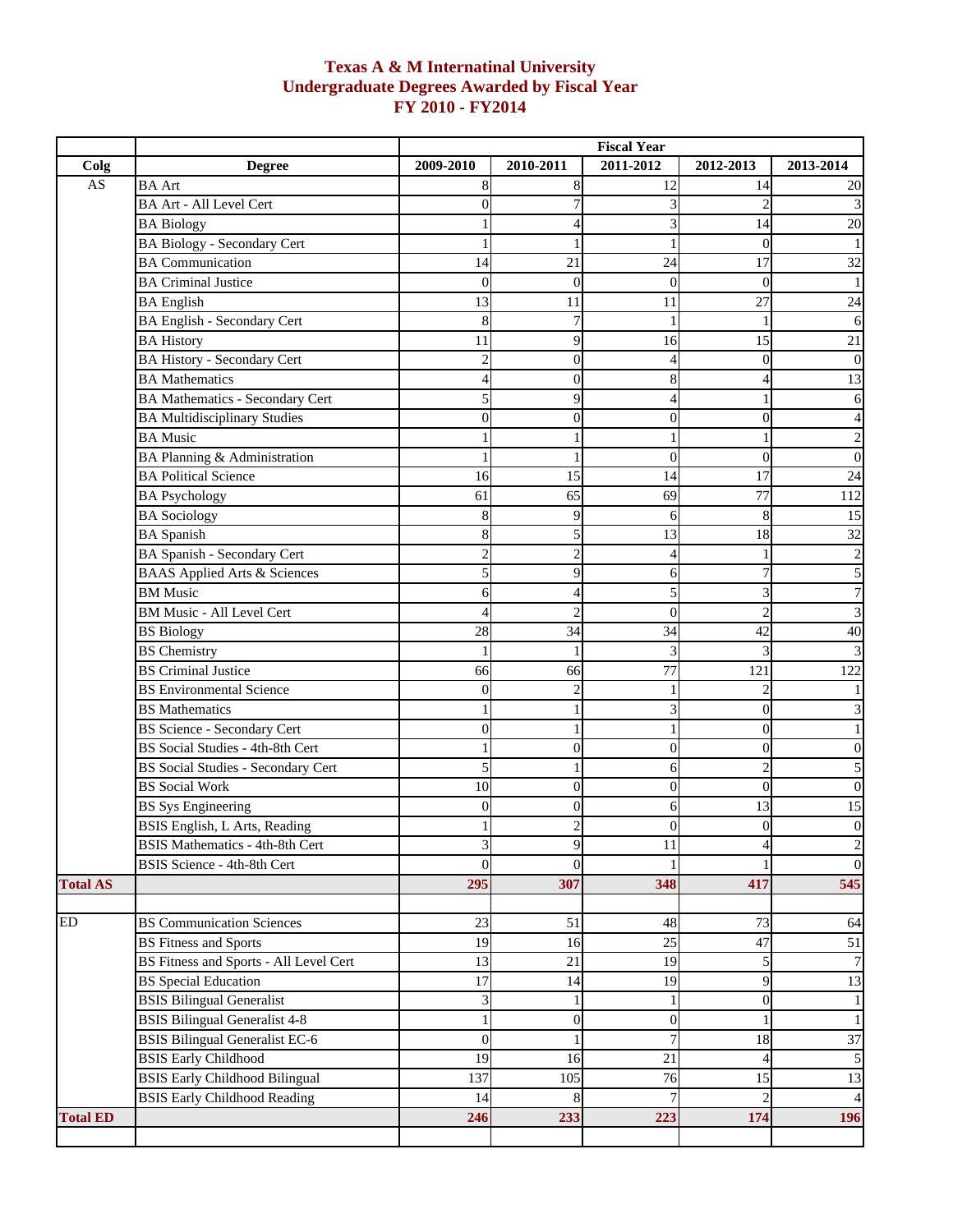## **Texas A & M Internatinal University Undergraduate Degrees Awarded by Fiscal Year FY 2010 - FY2014**

|                  |                                    | <b>Fiscal Year</b> |           |           |           |            |  |  |
|------------------|------------------------------------|--------------------|-----------|-----------|-----------|------------|--|--|
| Colg             | <b>Degree</b>                      | 2009-2010          | 2010-2011 | 2011-2012 | 2012-2013 | 2013-2014  |  |  |
| NH               | <b>BS</b> Nursing                  | 5.                 | 59        | 70        |           | 47         |  |  |
| <b>Total NH</b>  |                                    | 51                 | 59        | 70        | 71        | 47         |  |  |
|                  |                                    |                    |           |           |           |            |  |  |
| <b>SSB</b>       | <b>BBA</b> Accounting              | 50                 | 42        | 30        | 39        | 46         |  |  |
|                  | <b>BBA Business Administration</b> | 32                 | 21        | 34        | 42        | 35         |  |  |
|                  | <b>BBA Comp/Mgt Info Systems</b>   | 23                 | 20        | 15        | 17        | 15         |  |  |
|                  | <b>BBA</b> Finance                 | 29                 | 16        | 21        | 21        | 31         |  |  |
|                  | <b>BBA</b> International Economics |                    |           |           |           | 13         |  |  |
|                  | <b>BBA</b> Management              | 45                 | 44        | 40        | 32        | 30         |  |  |
|                  | <b>BBA</b> Marketing               | 21                 | 21        | 16        | 16        | 20         |  |  |
| <b>Total SSB</b> |                                    | 206                | 168       | 164       | 174       | <b>190</b> |  |  |
| <b>Total</b>     |                                    | 798                | 767       | 805       | 836       | 978        |  |  |

**WebFocus: IR\_UG-PGM-REV-DEGR-2015 as of 03/09/15**